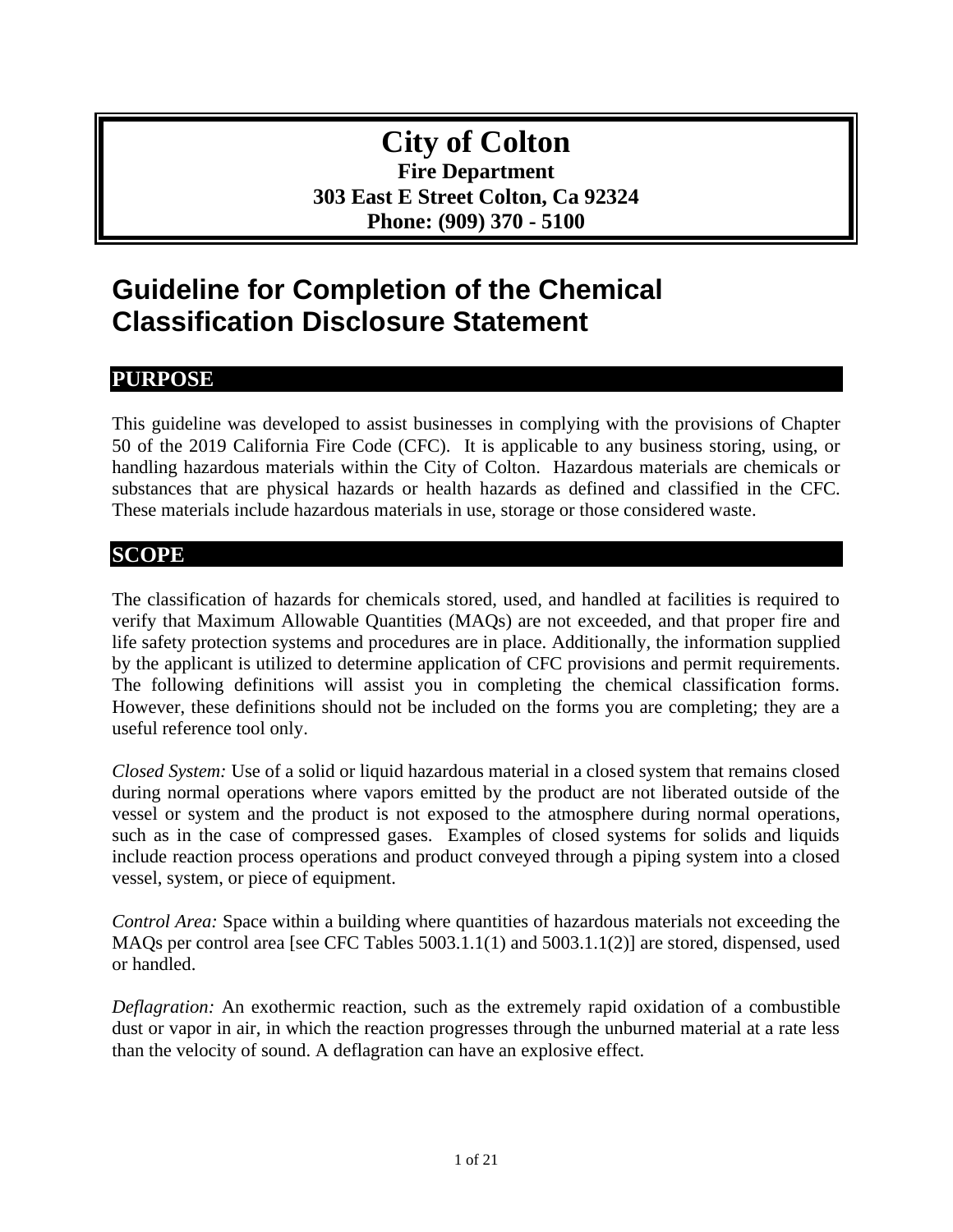*Detonation:* An exothermic reaction characterized by the presence of a shock wave in a material that establishes and maintains the reaction. The reaction zone progresses through the material at a rate greater than the velocity of sound. The principle heating mechanism is one of shock compression. Detonations have an explosive effect.

*Liquid:* A material with a melting point equal to or less than  $68^{\circ}F(20^{\circ}C)$  and with a boiling point greater than  $68^{\circ}F(20^{\circ}C)$  at 14.7 psia (101 kPa).

*Open System:* Use of a solid or liquid hazardous material in a vessel or system that is continuously open to the atmosphere during normal operations and where vapors are liberated or the product is exposed to the atmosphere during normal operations. Examples of open solid or liquid systems include dispensing from or into open beakers or containers and dip tank and plating operations.

*Reactive Material:* A material that can enter into a hazardous chemical reaction with stable or unstable materials.

## **SUBMITTAL REQUIREMENTS**

## **1. Applicability**

The classification of all chemicals stored, used, or handled at the facility is required to determine CFC requirements. This guideline is utilized to evaluate allowable quantities, special increases, control areas, and permit needs. This information is required regardless of your status with San Bernardino County Environmental Health regarding compliance with Chapter 6.95 of the California Health and Safety Code, which deals with hazardous materials disclosure and business emergency plans.

## **2. Submittal Requirements**

Attached are sample chemical classification forms, an explanation of the fields requiring completion, and a list of hazard classes as defined by the 2019 CFC. *Only* **these definitions can be used when determining the classifications of each of your chemicals**. Abbreviations for the classifications have been provided in parentheses next to the name [e.g., Flammable Gas (FLG)]. Other definitions are included to assist you with completion of the packet. *Each building and/or control area, exterior storage area, or detached structure at the facility requires a separate Chemical Classification Packet, including a summary sheet for each area.* This packet should be used to classify all chemicals stored, used, or handled at your facility *regardless of the quantities of each chemical.* The following three separate lists require completion for each Chemical Classification Packet (except for non-regulated materials, listed on page 5 of this document).

- 1. Chemical Classification Form (shows entire inventory)
- 2. Chemical Classification Summary Sheet (shows totals by hazard class)
- 3. Chemical Classification Summary Totals (shows area totals)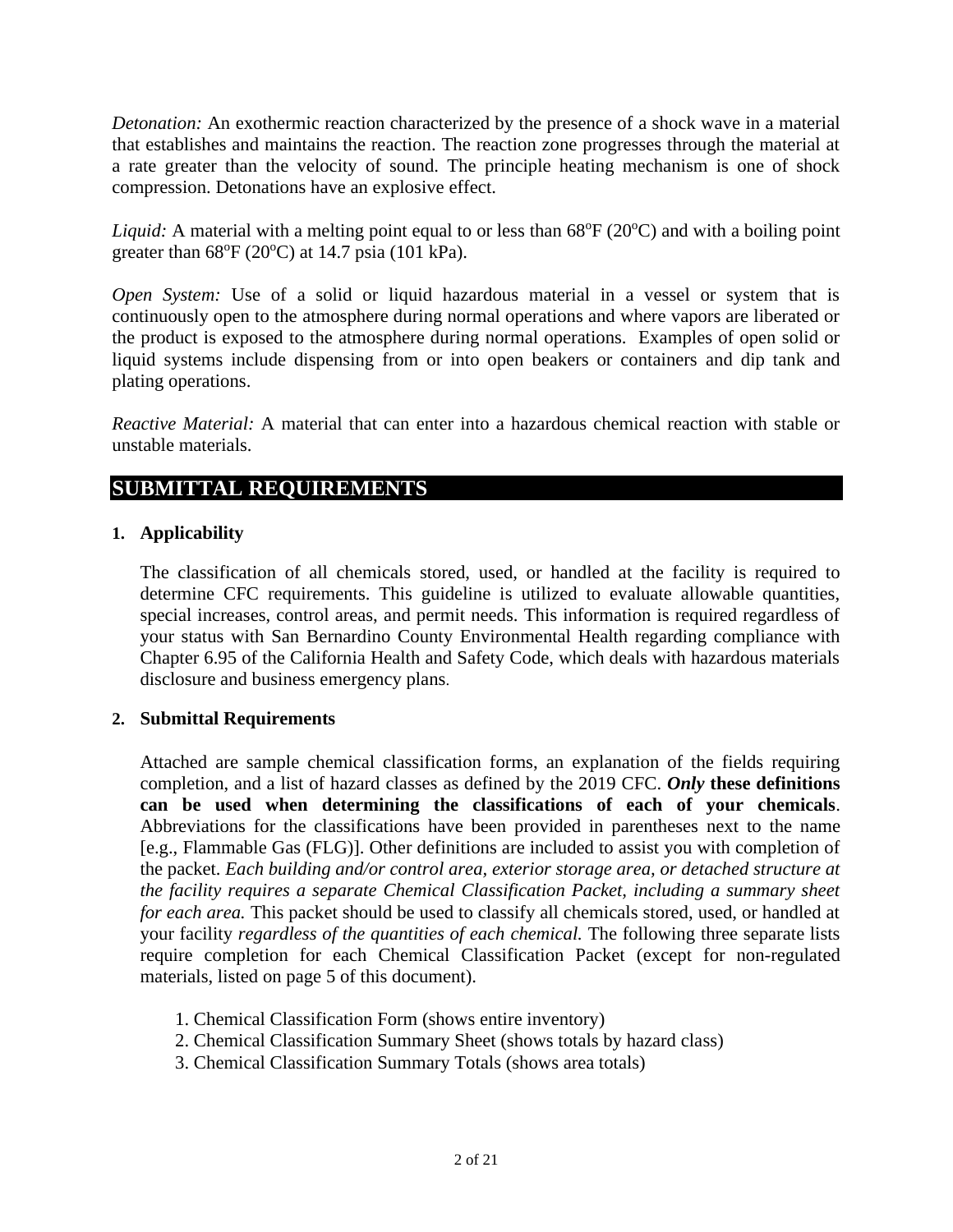Material Safety Data Sheets (MSDS) may be submitted along with the contact information from the preparer of the chemical information. A complete MSDS set should be available if requested by (OFM). In general, MSDS are not required for pure chemicals.

In addition, a basic floor plan of the facility is required to show chemical storage and usage locations. Please denote control areas, if applicable.

## **MIXTURES**

Classifying the hazards of mixtures can be complicated, especially if the individual components themselves have multiple hazards. Dilution almost always lessens the hazard of the pure chemical. MSDS data may not be specific to the diluted mixture. MSDS information for data like pH and flash point may not be adjusted for the diluted mixture. OFM will make the final determination of the most appropriate hazard classes based on all the information available. The business submitting the packet may have to provide additional information (and/or testing) to substantiate a hazard classification.

If, upon OFM review, there is any question as to the accuracy or completeness of the information provided, you will be required to make corrections and resubmit your chemical classification packet. This may delay plan approval or permits and incur additional re-submittal fees. In addition, a third-party technical report may be required at your expense.

## **3. Forms**

Use the three sample forms in completing your own documents and assure all fields are completed. Provide the name of the facility, address, and area addressed by the packet, if applicable, on each page of the Chemical Classification Packet. **Use** *only* **the definitions provided to classify your chemicals into all applicable categories**. The forms should be typed or printed in black ink only. Incomplete or incorrect forms will be returned.

A. Chemical Classification Form - Sample #1 in this document shows a list of all the chemicals used, stored, or handled at a sample facility (a blank version of this form has been included at the end of this guideline for your use). Examples of chemicals have been provided with all fields completed.

**Please note that chemicals that have the same components and hazard classes may be grouped together.** For example, if a gallon of blue paint and a gallon of red paint have the same components and hazard classifications they can be listed as two gallons of paint, various colors. In addition, all items such as motor oil, hydraulic fluid, antifreeze, waste motor oil, etc. are all classified as Class IIIB Combustible liquids and can be grouped together under the heading, CL-IIIB liquids. Since plan review and inspection fees are partially based on the number of chemicals requiring review, grouping appropriate items may reduce the fees collected. On the other hand, if you have several containers of isopropyl alcohol (for example) with different percentages, please list these separately as they will be classified differently, based on their flash points.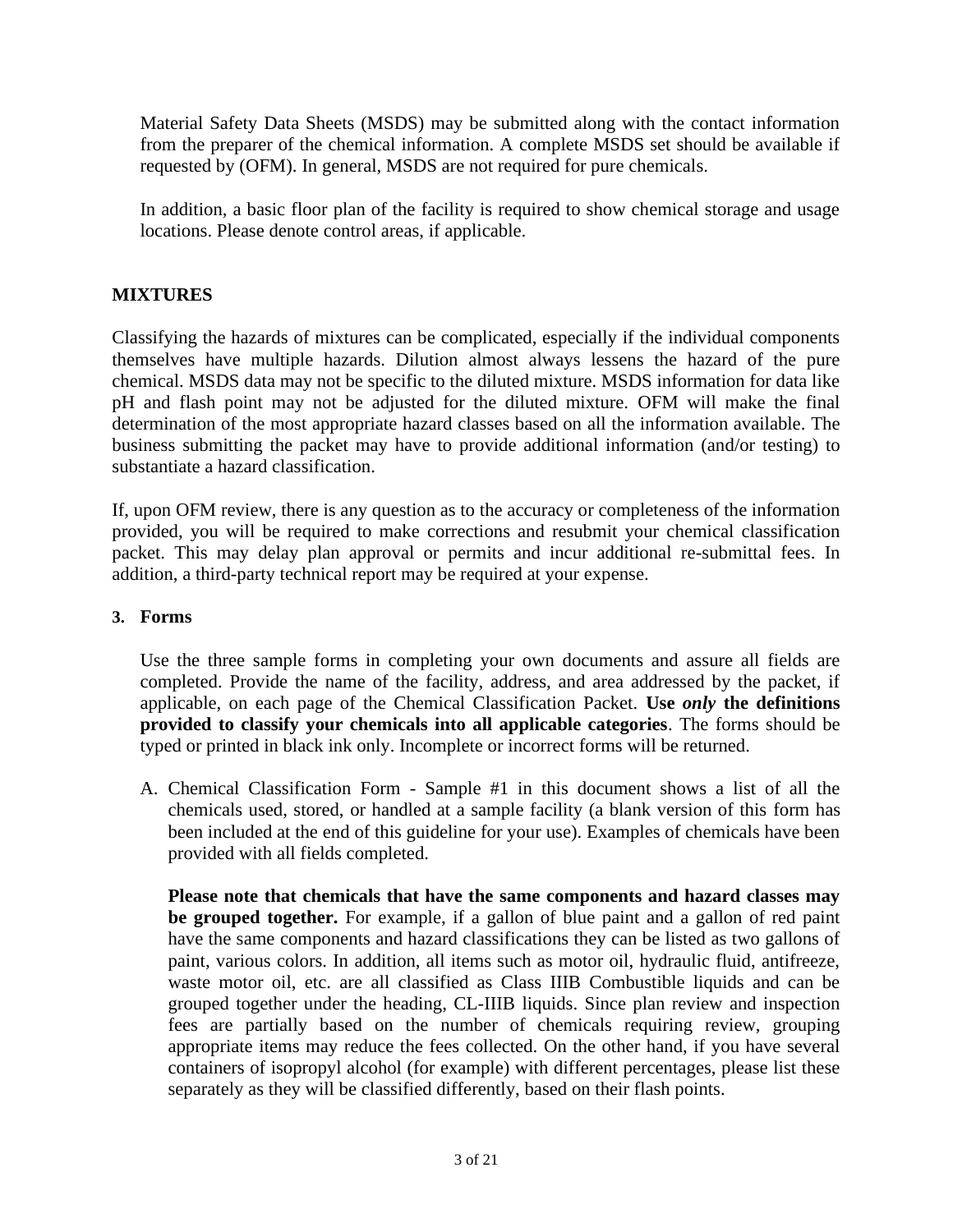The following list explains the information required in each field:

| <b>COMMON</b><br><b>NAME</b> | <b>CHEMICAL</b><br><b>NAME</b> | $\frac{6}{9}$<br>COMP | <b>CAS</b> | <b>FORM</b> | <b>OUANT.</b><br><b>STORED</b> | <b>OUANT. IN</b><br>USE | <b>LOCATION</b><br>(Storage & | HAZ<br><b>CLASSES</b> | <b>JUSTIFICATION</b> |
|------------------------------|--------------------------------|-----------------------|------------|-------------|--------------------------------|-------------------------|-------------------------------|-----------------------|----------------------|
|                              |                                |                       |            |             |                                | (Open/Closed)           | Use)                          |                       |                      |

- 1) Common Name: This is the name of the chemical as it is used in your industry. Sometimes it will be a trade name, such as Purple  $K^{\circledast}$  which is used for potassium permanganate. Also, it could be the name that the employees use, like "yellow degreaser," or a name used throughout the industry, like "Safety Kleen."
- 2) Chemical Name and %: This is the technical name for the *pure* chemical. If the chemical is a mixture, list the components of the mixture *with their composition percentage*. If it is a pure chemical, list the percent concentration as 100%. If the product is a water solution, list the percent concentration (e.g., sulfuric acid: 50%). Have multiple percentages of the same chemical? List them separately.
- 3) CAS Number: The Chemical Abstract Service number can usually be found on the MSDS or from the chemical supplier. If not, a chemical manual should provide this information (see reference list in Section D below). A CAS number *must* be provided for each component of mixtures, if available.
- 4) Material Form: Is the product a solid (S), liquid (L), gas (G) or aerosol (A)? Solids shall be reported in pounds, liquids in gallons, and most gases in cubic feet; Liquefied petroleum gas (LPG) and cryogenic liquids are treated as liquids and reported in gallons. Aerosols shall be reported in pounds and classified as Level 1, 2, or 3 based on the flammability of the propellant and the product (see definition of aerosol in Attachment 1). However, the quantity of nonflammable and noncombustibles like TOX/COR/UR/WR components in the aerosol must be included in the summary for those hazard classes, in gallons.
- 5) Quantity Stored: The amount in storage within *closed* containers in the building or area.
- 6) Quantity in Use: The amount in use in the process/dispensing area(s) of the building. Also, indicate whether the amount in use is in an open or closed system. See pages 1 and 2 for definitions of open and closed system use.
- 7) Location: Is the product in a cabinet, laboratory, high-piled rack system, open vat, etc.?
- 8) Hazard Classes: There are often several applicable classifications of hazards for each chemical (classifications may be abbreviated as indicated in the descriptions of the hazard classes in Attachment 1). *All hazard classifications for the chemical must be listed.* Example: 70% sulfuric acid is classified as a "Class 1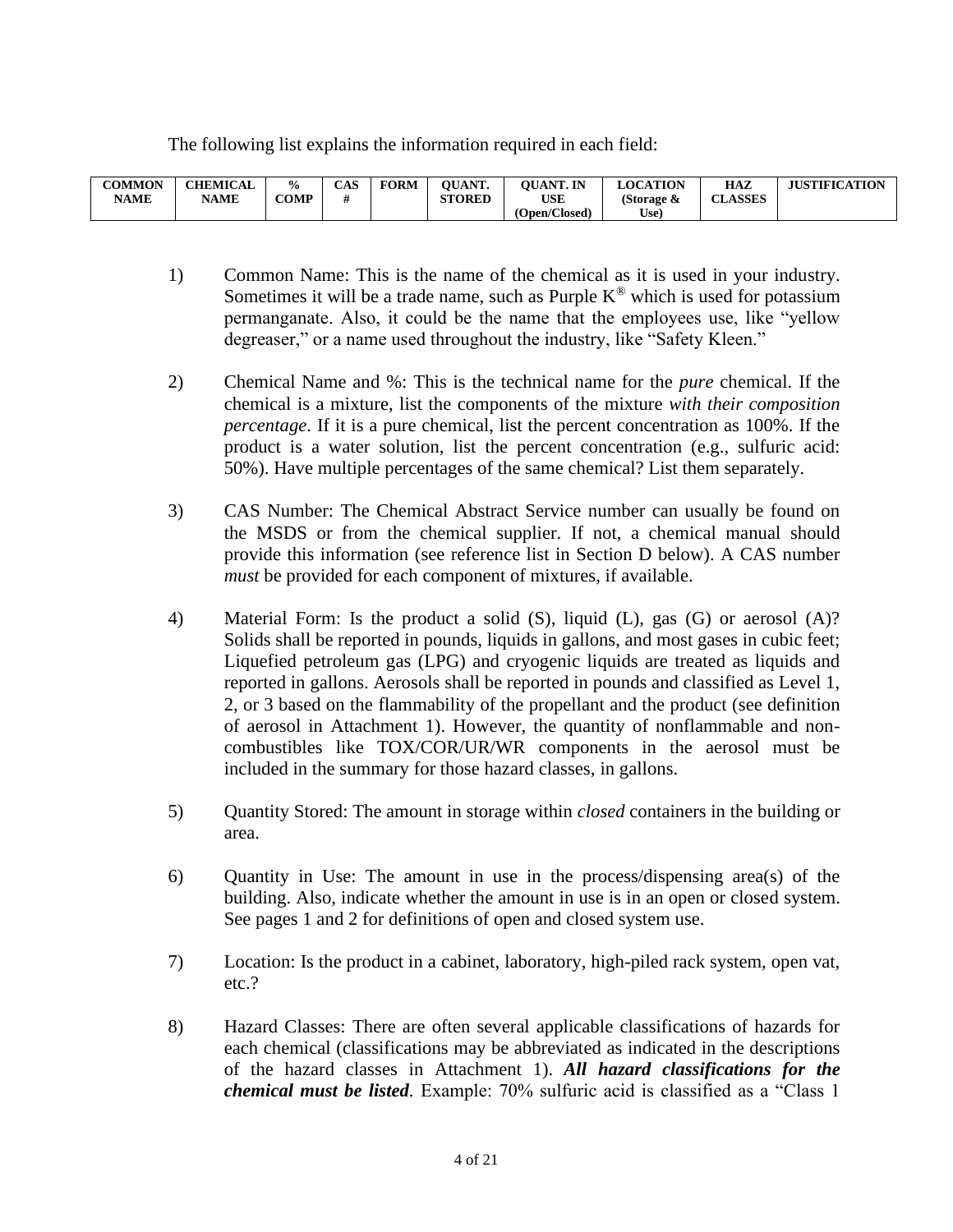Water Reactive, Toxic, and Corrosive liquid. A product's MSDS may not include a list of chemical components. If this is the case, you should list specific hazard data used to classify that product (e.g.,  $LD_{50}$  value for toxic and highly toxic products, flash point and boiling point for flammable products, etc.) in the "Justification" column.

**Please be aware that many chemicals are classified under hazard categories which are no longer regulated by the CFC. These hazard classifications include:**

- **a) Carcinogen**
- **b) Irritant**
- **c) Other Health Hazard/Target Organ Toxin**
- **d) Radioactive**
- **e) Sensitizer**

Please provide separate sheets for all chemicals which are classified as carcinogen, irritant, other health hazard, etc., ONLY. Also, provide a Chemical Classification Summary sheet, as shown on page 8. A Summary Total sheet (see page 10) is not required for non-regulated hazard classes.

- 9) Justification: This column could be used to indicate where you obtained the information for the classification of the material. For example, if you classified a chemical as toxic, provide the  $LD_{50}$  data, likewise for corrosives and flammables the pH or the flash point data would go in this column. While this column is optional, it is strongly recommended that you document the reasons for your classifications and the sources of the data.
- B. Chemical Classification Summary Sheet Sample #2 shows a list of the chemicals from the sample Chemical Classification Form. To develop this sheet, reorganize the information from the Chemical Classification Form and sort the information by hazard class. The following is a list of the required information:

| <b>Chemical</b><br><b>Name</b> | <b>Amount</b><br>Stored | O.S. Use | C.S. Use | <b>Location of</b><br><b>Storage</b> | Location<br>of Use |
|--------------------------------|-------------------------|----------|----------|--------------------------------------|--------------------|
|                                | <b>Chemical Name</b>    |          |          | • Location of Use                    |                    |
|                                | <b>Amount Stored</b>    |          |          | <b>Totals for Interior Storage</b>   |                    |

- Open System Use Amount (O.S. Use) Totals for Exterior Storage
- Closed System Use Amount (C.S. Use) Totals for Open System Use
- 
- 
- 
- 
- Location of Storage Totals for Closed System Use

*NOTE: Chemicals with multiple hazards will be listed under each hazard classification (e.g., sulfuric acid is listed under corrosive, toxic and class 1 water-reactive liquid).*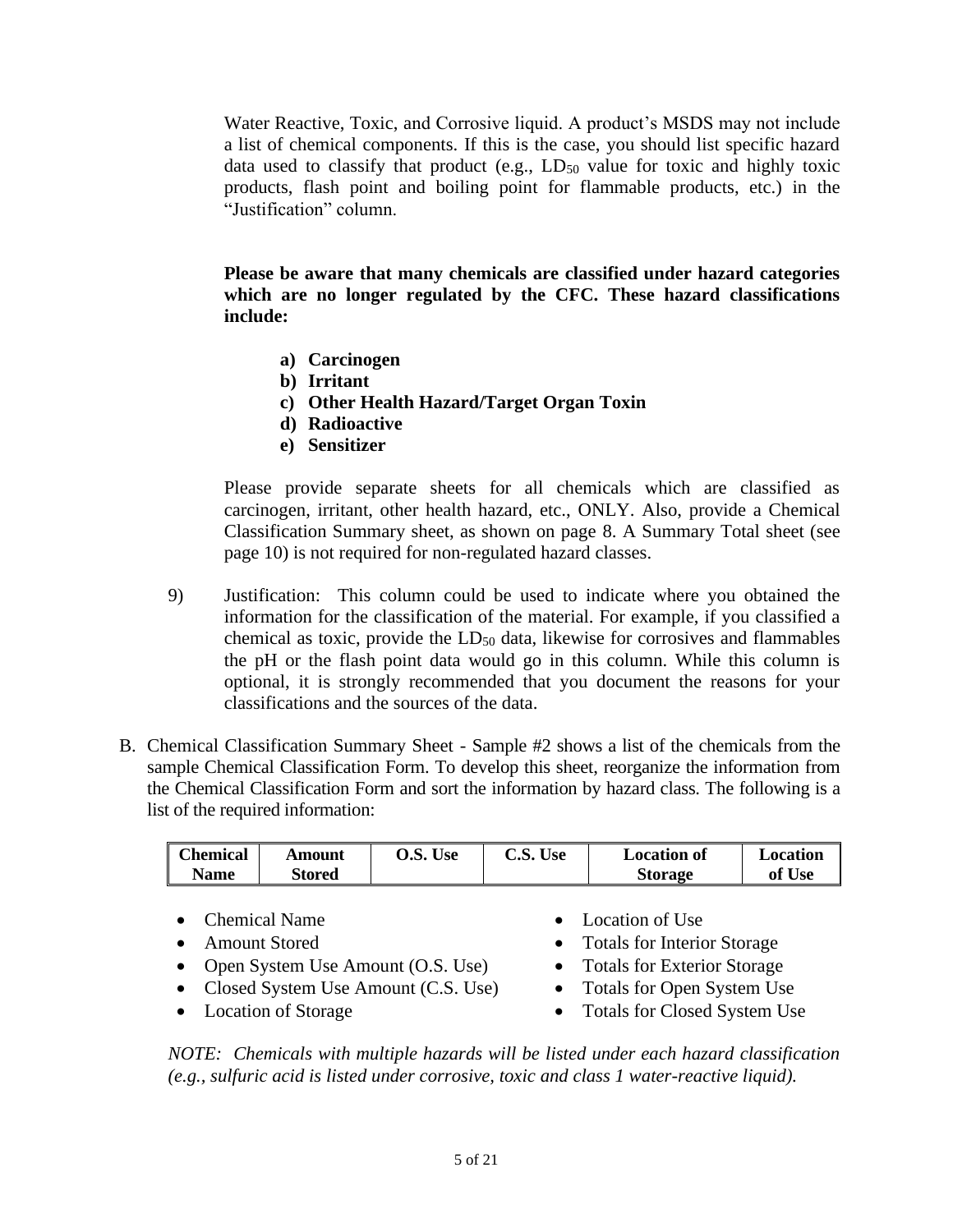- C. Chemical Classification Summary Totals Sample #3 shows a list of the totals by hazard classification for a given building and/or area. The following is a list of required information for each hazard class and an example of a completed section of the summary:
	- Hazard Class
	- Total amount stored or used inside the building
	- Total amount stored or used outside the building
	- Total amount used in open systems
	- Total amount used in closed systems

| $FL-IB:$                 |        | CL-II:                   |           |
|--------------------------|--------|--------------------------|-----------|
| Interior Storage:        | 20 gal | Interior Storage:        |           |
| <b>Exterior Storage:</b> | 55 gal | <b>Exterior Storage:</b> | $110$ gal |
| Open System Use:         | 14 gal | Open System Use:         | 60 gal    |
| Closed System Use:       |        | Closed System Use:       |           |

| CL-II:                   |           |
|--------------------------|-----------|
| <b>Interior Storage:</b> |           |
| <b>Exterior Storage:</b> | $110$ gal |
| Open System Use:         | 60 gal    |
| Closed System Use:       |           |

## **Reminder: Do not total non-regulated materials**.

- D. Reference Books The following reference materials may be useful in the classification of hazardous substances at your facility:
	- 1) *The Merck Index*, 10th ed., Merck & Co. Inc., Rahway, New Jersey 07065 (1983)
	- 2) Sittig, Marshall, *Handbook of Toxic and Hazardous Chemicals and Carcinogens*, Noyes Publications, Mill Road, Park Ridge, New Jersey 07856
	- 3) Lewis, Sr., Richard J., *Sax's Dangerous Properties of Industrial Materials*, 8th ed., Van Nostrand Reinhold Publications, 115 Fifth Avenue, New York, New York 10003
	- 4) *Handbook of Compressed Gases*, Compressed Gas Association Inc., 1235 Jefferson Davis Highway, Arlington, Virginia 22202
	- 5) *Fire Protection Guide to Hazardous Materials*, 10th ed., National Fire Protection Association, 1 Batterymarch Park, P.O. Box 9101 Quincy, Massachusetts 02269
	- 6) Fluer, Larry, *Hazardous Materials Classification Guide*, International Fire Code Institute, 5360 Workman Mill Road, Whittier, California, 90601
	- *7) Genium's Handbook of Safety, Health, and Environmental Data for Common Hazardous Substances*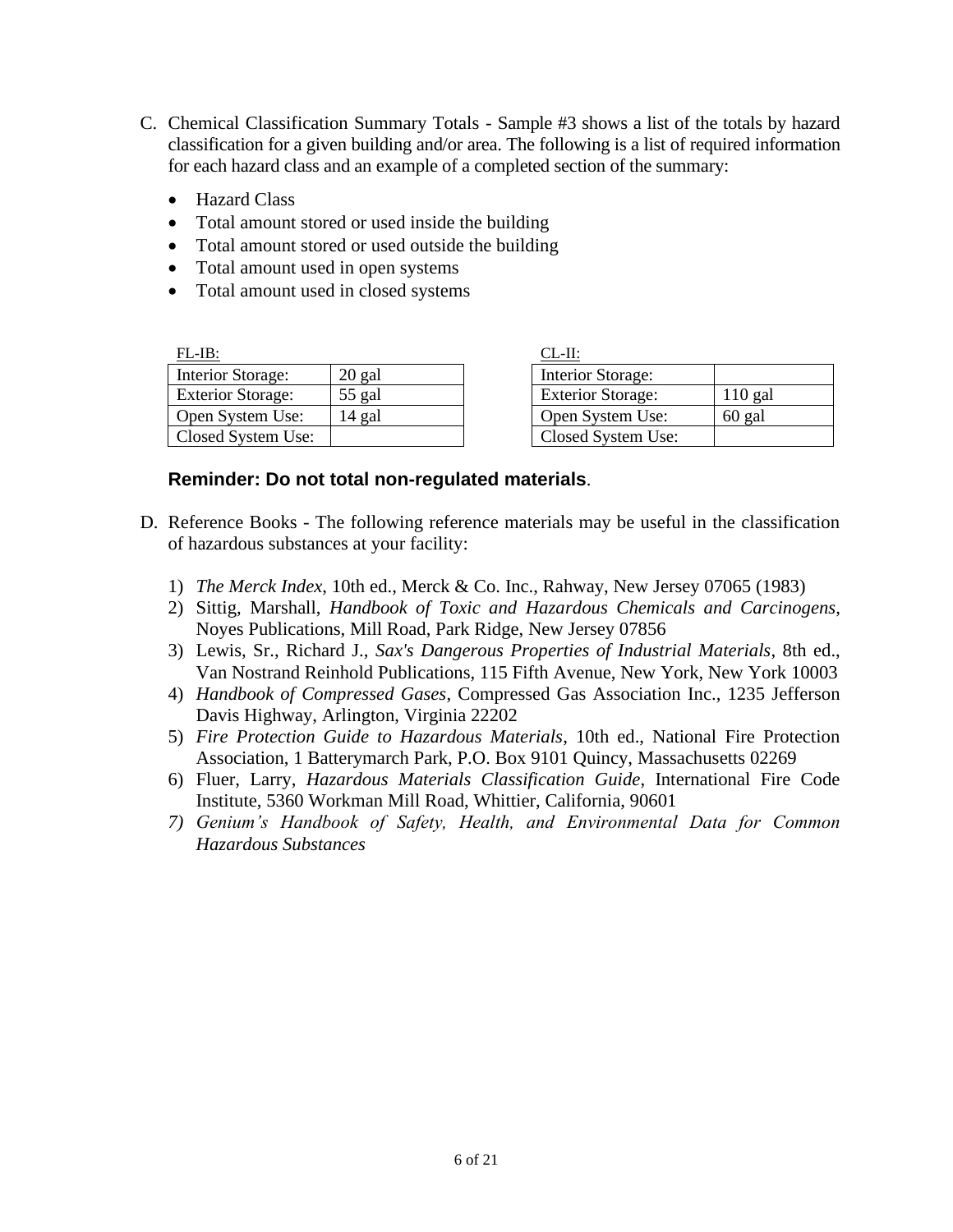# **CHEMICAL CLASSIFICATION FORM (SAMPLE #1)**

| <b>COMMON NAME</b>            | <b>CHEMICAL NAME</b>                                     | $\frac{0}{0}$<br>Comp | CAS#                                         | <b>FORM</b>  | <b>QUANT.</b><br><b>STORED</b> | <b>QUANT. IN</b><br>USE (Open/<br>Closed) | <b>LOCATION</b><br>(Storage $\&$<br>Use)        | HAZ.<br><b>CLASSES</b>                  | <b>JUSTIFICATION</b>                                                                            |
|-------------------------------|----------------------------------------------------------|-----------------------|----------------------------------------------|--------------|--------------------------------|-------------------------------------------|-------------------------------------------------|-----------------------------------------|-------------------------------------------------------------------------------------------------|
| Acetic Acid                   | Acetic Acid,<br>Glacial                                  | 100                   | 64-19-7                                      | L            | $\overline{15}$ gal            | 5 gal,<br>Open                            | Stor: Flam<br>Cab Use:<br><b>Wet Process</b>    | CL-II, COR,<br>OHH                      | Sax's Manual, pH is 12.5                                                                        |
| Acetone                       | Acetone                                                  | 100                   | $67 - 64 - 1$                                | L            | 55 gal                         | 10 gal,<br>Open System                    | Stor: Exter<br>Stor Use:<br>H-2 Room            | FL-IB, IRR,<br>OHH                      | Merck Index, flash pt is 60F                                                                    |
| Acetylene,<br>Compressed      | Acetylene                                                | 100                   | 74-86-2                                      | G            | 200 cf                         | 200 cf,<br>Closed<br>System               | Stor: Weld<br>Shop Use:<br>Weld Shop            | FLGas, UR-1                             | OFM Top 100 list                                                                                |
| Benzene                       | Benzene                                                  | 100                   | $74-13-2$                                    | L            | 5 gal                          | $1$ gal,<br>Open System                   | Stor: Flam<br>Cab<br>Use:<br>Lab                | FL-IB, OHH,<br>IRR, CAR                 | Genium's handbook                                                                               |
| Formaldehyde with<br>Methanol | Formaldehyde<br>Methanol<br>Water                        | 37<br>15<br>48        | $50-00-0$<br>$67 - 56 - 1$<br>7732-18-5      | L            | $110$ gal                      | 55 gal,<br>Open System                    | Stor: Exter<br>Stor Use:<br>H <sub>2</sub> Room | CL-II, TOX,<br>SENS, CAR,<br><b>IRR</b> | $MSDS - Flash pt = 140 deg F,$<br>Oral rat $LD50 = 100$ mg/kg, Irr.<br>to skin, Carc. and Sens. |
| Hydrochloric Acid             | Hydrochloric Acid<br>Water                               | 90<br>10              | 7647-01-0<br>7732-18-5                       | L            | 300 gal                        | 55 gal,<br>Closed<br>System               | Stor: Corr<br>Stor Use:<br>Wet Process          | COR, OHH                                | Perry's Handbook, pH is 13                                                                      |
| Isopropanol                   | Isopropyl<br>Alcohol                                     | 100                   | $67 - 63 - 0$                                | L            | 15 gal                         | 3 gal,<br>Open System                     | Stor: Flam<br>Cab<br>Use:<br>Lab                | FL-IB, OHH,<br><b>IRR</b>               | Fluer's Manual                                                                                  |
| Fuel Injector<br>Cleaner      | 2 butoxy ethanol<br>butane<br>pentane<br>CO <sub>2</sub> | 15<br>40<br>40<br>5   | 111-76-2<br>109-97-8<br>109-66-0<br>124-38-9 | $\mathbf{A}$ | 30 lbs                         |                                           | Stor: Lab<br>Cab<br>Use:<br>Lab                 | Aero-3, OHH,<br>Tox, IRR                | <b>MSDS</b>                                                                                     |
| Nitric Acid                   | Nitric Acid<br>Water                                     | 10<br>90              | 7697-37-2<br>7732-18-5                       | L            | $\overline{55}$ gal            | 10 gal, Open<br>System                    | Stor: Corr<br>Stor Use:<br>Wet Process          | OXY-1, COR                              | $MSDS, pH = 12.5$                                                                               |
| Sodium Dichromate             | Sodium Chromate                                          | 100                   | 10588-01-9                                   | S            | 50 lb                          | 10 lb,<br>Open System                     | Stor: H-7<br>Room Use:<br>H-7 Room              | COR, CAR,<br>HTOX, OHH,<br>OXY-1        | MSDS, LD50r=25 mg/kg                                                                            |
| Sulfuric Acid                 | Sulfuric Acid<br>Water                                   | 94<br>6               | 7664-93-9<br>7732-18-5                       | L            | 55 gal                         | 15 gal,<br>Closed<br>System               | Stor: Corr<br>Stor Use:<br>Wet Process          | COR, TOX,<br>OHH, WR-1                  | OFM Top 100 list                                                                                |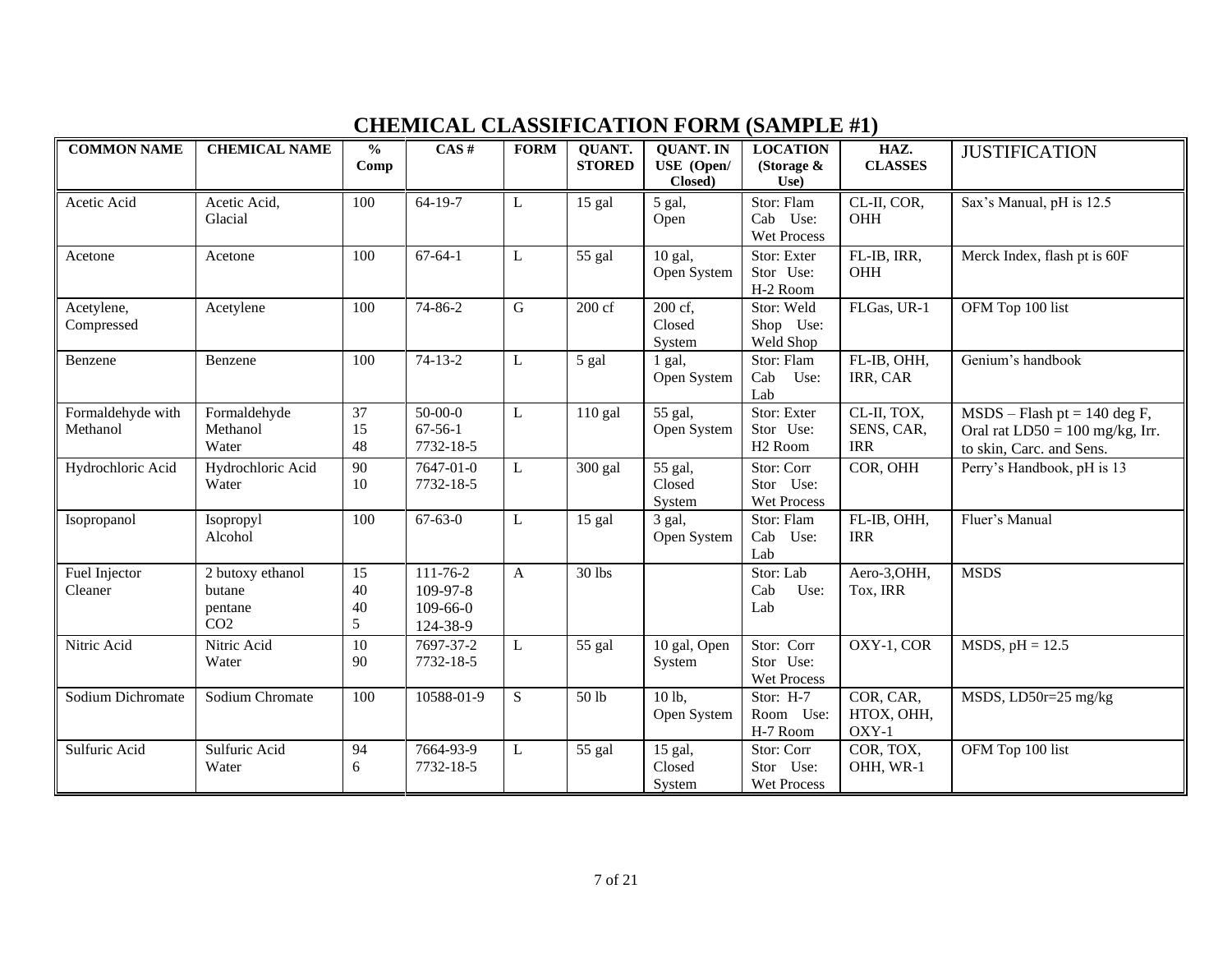# **CHEMICAL CLASSIFICATION SUMMARY SHEET (SAMPLE #2) Hazard Class: FL-IB**

| <b>Chemical Name</b> | Amount<br><b>Stored</b> | O.S. Use | C.S. Use | <b>Location of Storage</b> | <b>Location of Use</b> |
|----------------------|-------------------------|----------|----------|----------------------------|------------------------|
| Acetone              | 55 gal                  | $10$ gal | 0 gal    | <b>Exterior Storage</b>    | H-2 Room               |
| Benzene              | gal                     | gal      | 0 gal    | <b>Flammable Cabinet</b>   | Laboratory             |
| Isopropyl Alcohol    | 15 gal                  | gal      | 0 gal    | <b>Flammable Cabinet</b>   | Laboratory             |

**Interior Storage: 20 gal Exterior Storage: 55 gal Open System Use: 14 gal Closed System Use: 0 gal** 

#### **Hazard Class: CL-II**

| <b>Chemical Name</b> | Amount        | O.S. Use | C.S. Use | <b>Location of Storage</b> | <b>Location of Use</b> |
|----------------------|---------------|----------|----------|----------------------------|------------------------|
|                      | <b>Stored</b> |          |          |                            |                        |
| Formaldehyde Mixture | $110$ gal     | $55$ gal | ) gal    | <b>Exterior Storage</b>    | H-2 Room               |
| Acetic Acid          | 15 gal        | ΄ gal    | 0 gal    | <b>Flammable Cabinet</b>   | Wet Process            |

**Interior Storage: 0 gal Exterior Storage: 110 gal Open System Use: 60 gal Closed System Use: 0 gal**

#### **Hazard Class: FLG**

| <b>Chemical Name</b> | Amount<br>Stored | O.S. Use | C.S. Use | <b>Location of Storage</b> | <b>Location of Use</b> |
|----------------------|------------------|----------|----------|----------------------------|------------------------|
| Acetylene            | $200 \text{ cf}$ | 0 cf     | 200 cf   | Weld Shop                  | Weld Shop              |

**Interior Storage: 200 cf Exterior Storage: 0 cf Open System Use: 0 cf Closed System Use: 200 cf**

### **Hazard Class: OXY-1**

| <b>Chemical Name</b> | Amount<br>Stored | O.S. Use         | C.S. Use        | <b>Location of Storage</b> | <b>Location of Use</b> |
|----------------------|------------------|------------------|-----------------|----------------------------|------------------------|
| Sodium Chromate      | 50 lb            | 10 <sub>1b</sub> | 0 <sub>1b</sub> | H-7 Room                   | H-7 Room               |
| Nitric Acid          | 55 gal           | 10 gal           | 0 gal           | <b>COR</b> Storage         | Wet Process            |

**Interior Storage: 55 gal, 50 lb Exterior Storage: 0 gal/0 lb Open System Use: 10 gal/10 lb Closed System Use: 0 gal/lb**

#### **Hazard Class: UR-1**

| <b>Chemical Name</b> | Amount<br>Stored | O.S. Use | C.S. Use         | <b>Location of Storage</b> | <b>Location of Use</b> |
|----------------------|------------------|----------|------------------|----------------------------|------------------------|
| Acetylene            | $200 \text{ cf}$ | 0 cf     | $200 \text{ cf}$ | Weld Shop                  | Weld Shop              |

**Interior Storage: 200 cf Exterior Storage: 0 cf Open System Use: 0 cf Closed System Use: 200 cf**

Company Name: \_\_\_\_\_\_\_\_\_\_\_\_\_\_\_\_\_\_\_\_\_\_\_\_\_\_\_\_\_\_\_\_\_\_ Page \_\_\_\_\_\_\_\_\_\_of\_\_\_\_\_\_\_\_\_\_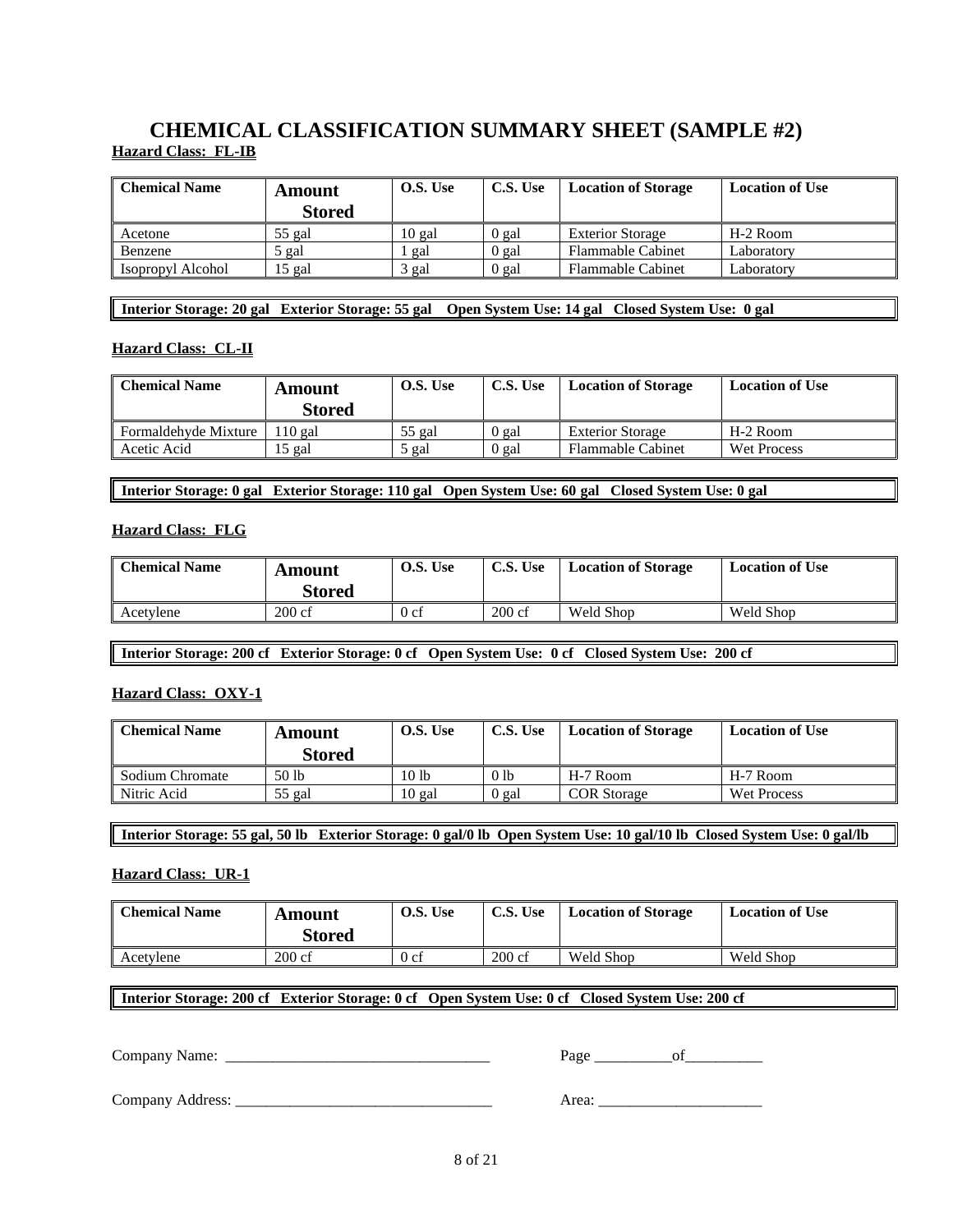### **Hazard Class: WR-1**

| <b>Chemical Name</b> | Amount<br><b>Stored</b> | O.S. Use | C.S. Use | <b>Location of Storage</b> | <b>Location of Use</b> |
|----------------------|-------------------------|----------|----------|----------------------------|------------------------|
| Sulfuric Acid        | $55$ gal                | 0 gal    | 5 gal    | <b>COR</b> Storage         | <b>Wet Process</b>     |

**Interior Storage: 55 gal Open System Use: 0 gal Exterior Storage: 0 gal Closed System Use: 15 gal**

#### **Hazard Class: HTOX**

| <b>Chemical Name</b> | Amount<br><b>Stored</b> | O.S. Use         | C.S. Use        | <b>Location of Storage</b> | <b>Location of Use</b> |
|----------------------|-------------------------|------------------|-----------------|----------------------------|------------------------|
| Sodium Chromate      | 50 lb                   | 10 <sub>1b</sub> | 0 <sub>1b</sub> | H-7 Room                   | H-7 Room               |

#### **Interior Storage: 50 lb Exterior Storage: 0 lb Open System Use: 10 lb Closed System Use: 0 lb**

### **Hazard Class: TOX**

| <b>Chemical Name</b> | Amount<br>Stored | O.S. Use | C.S. Use | <b>Location of Storage</b> | <b>Location of Use</b> |
|----------------------|------------------|----------|----------|----------------------------|------------------------|
| Formaldehyde Mixture | $110$ gal        | $55$ gal | ) gal    | <b>Exterior Storage</b>    | H-2 Room               |
| Sulfuric Acid        | $55$ gal         | 0 gal    | 5 gal    | <b>COR</b> Storage         | <b>Wet Process</b>     |

**Interior Storage: 55 gal Exterior Storage: 110 gal Open System Use: 55 gal Closed System Use: 15 gal**

#### **Hazard Class : SENS**

| <b>Chemical Name</b> | Amount<br>Stored | O.S. Use | C.S. Use | <b>Location of Storage</b> | <b>Location of Use</b> |
|----------------------|------------------|----------|----------|----------------------------|------------------------|
| Formaldehyde Mixture | $110$ gal        | 55 gal   | ) gal    | <b>Exterior Storage</b>    | H-2 Room               |

**Interior Storage: 0 gal Exterior Storage: 110 gal Open System Use: 0 gal Closed System Use: 0 gal**

#### **Hazard Class: CAR**

| <b>Chemical Name</b> | <b>Amount</b> | O.S. Use | C.S. Use        | <b>Location of Storage</b> | <b>Location of Use</b> |
|----------------------|---------------|----------|-----------------|----------------------------|------------------------|
|                      | <b>Stored</b> |          |                 |                            |                        |
| Formaldehyde Mixture | $10$ gal      | $55$ gal | 0 gal           | <b>Exterior Storage</b>    | H-2 Room               |
| Sodium Chromate      | 50 lb         | 20 lb    | 0 <sub>1b</sub> | H-7 Room                   | H-7 Room               |
| Benzene              | 5 gal         | gal      | 0 gal           | <b>Flammable Cabinet</b>   | Laboratory             |
| Methylene Chloride   | $30$ gal      | 10 gal   | 0 gal           | Lab Cabinet                | Lab                    |

**Interior Storage: 35 gal/20 lb Exterior Storage: 110 ga/0 lb Open System Use: 66 gal/10 lb Closed System Use: 0 gal/0 lb**

Company Name: \_\_\_\_\_\_\_\_\_\_\_\_\_\_\_\_\_\_\_\_\_\_\_\_\_\_\_\_\_\_\_\_\_\_ Page \_\_\_\_\_\_\_\_\_\_of\_\_\_\_\_\_\_\_\_\_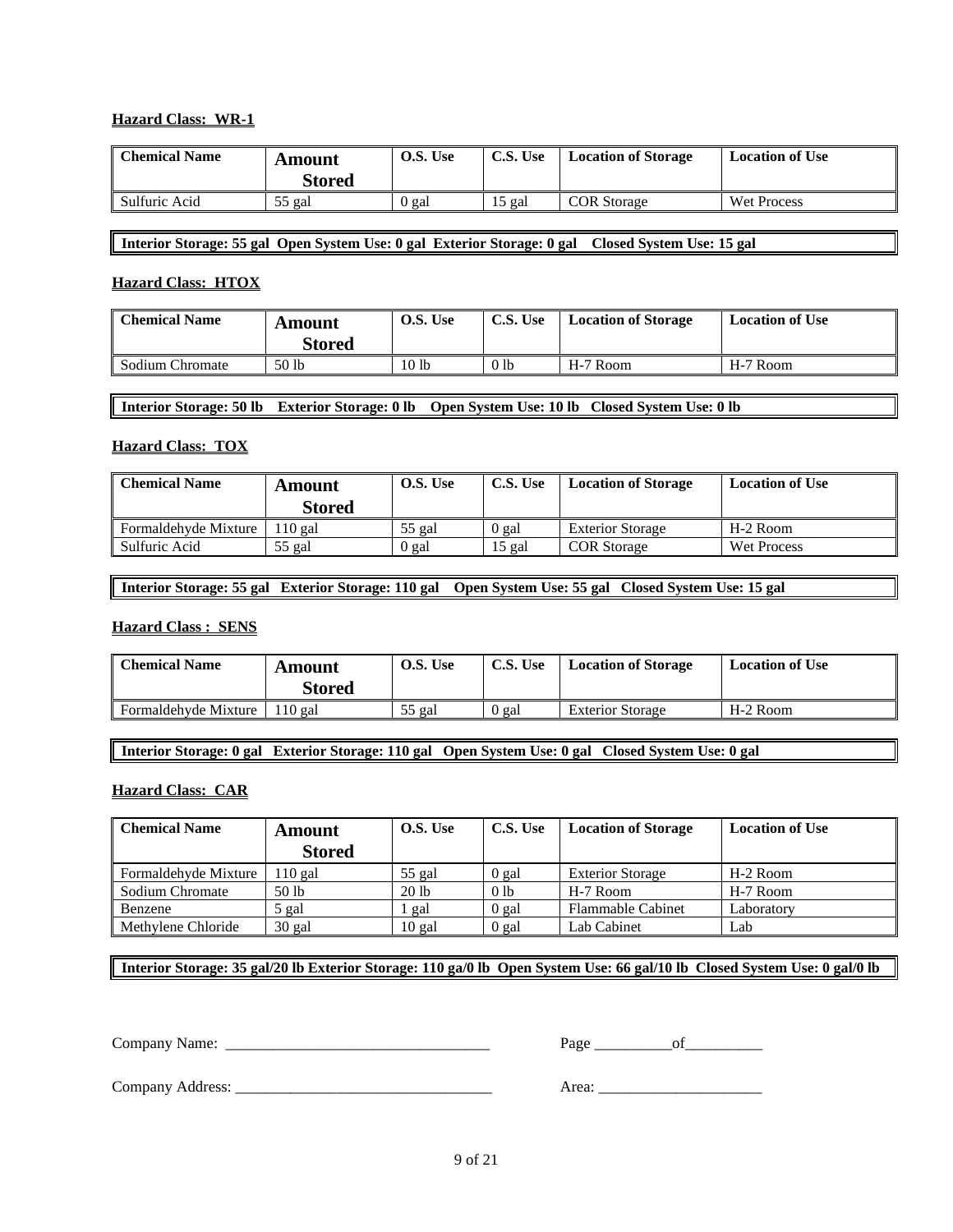### **Hazard Class: COR**

| <b>Chemical Name</b> | <b>Amount</b> | O.S. Use         | C.S. Use        | <b>Location of Storage</b> | <b>Location of Use</b> |
|----------------------|---------------|------------------|-----------------|----------------------------|------------------------|
|                      | <b>Stored</b> |                  |                 |                            |                        |
| Acetic Acid          | 15 gal        | 5 gal            | 0 gal           | <b>Flammable Cabinet</b>   | Wet Process            |
| Nitric Acid          | 55 gal        | 10 gal           | 0 gal           | <b>COR</b> Storage         | <b>Wet Process</b>     |
| Sulfuric Acid        | $55$ gal      | 0 gal            | 15 gal          | <b>COR</b> Storage         | Wet Process            |
| Hydrochloric Acid    | $300$ gal     | 0 gal            | $55$ gal        | <b>COR</b> Storage         | Wet Process            |
| Sodium Chromate      | 50 lb         | 20 <sub>1b</sub> | 0 <sub>1b</sub> | H-7 Room                   | H-7 Room               |

**Interior Storage: 425 gal/50 lb Exterior Storage: 0 gal/0 lb Open System Use: 15 ga/20 lb Closed System Use: 70 ga/0 lb**

#### **Hazard Class: IRR**

| <b>Chemical Name</b> | <b>Amount</b> | O.S. Use | C.S. Use | <b>Location of Storage</b> | <b>Location of Use</b> |
|----------------------|---------------|----------|----------|----------------------------|------------------------|
|                      | <b>Stored</b> |          |          |                            |                        |
| Acetone              | $55$ gal      | $10$ gal | 0 gal    | <b>Exterior Storage</b>    | H-2 Room               |
| Benzene              | 5 gal         | gal      | $0$ gal  | <b>Flammable Cabinet</b>   | Laboratory             |
| Formaldehyde Mixture | $110$ gal     | $55$ gal | 0 gal    | <b>Exterior Storage</b>    | H-2 Room               |
| Methylene Chloride   | 30 gal        | $10$ gal | 0 gal    | Lab Cabinet                | Lab                    |
| Isopropyl Alcohol    | 15 gal        | 3 gal    | 0 gal    | <b>Flammable Cabinet</b>   | Laboratory             |

**Interior Storage: 50 gal/0 lb Exterior Storage: 165 gal/0 lb Open System Use: 79 gal/0 lb Closed System Use: 0 gal/0 lb**

#### **Hazard Class: Other Health Hazards**

| <b>Chemical Name</b> | Amount        | O.S. Use | C.S. Use | <b>Location of Storage</b> | <b>Location of Use</b> |
|----------------------|---------------|----------|----------|----------------------------|------------------------|
|                      | <b>Stored</b> |          |          |                            |                        |
| Acetone              | $55$ gal      | $10$ gal | $0$ gal  | <b>Exterior Storage</b>    | H-2 Room               |
| Benzene              | 5 gal         | 1 gal    | $0$ gal  | <b>Flammable Cabinet</b>   | Laboratory             |
| Acetic Acid          | 15 gal        | 5 gal    | $0$ gal  | <b>Flammable Cabinet</b>   | <b>Wet Process</b>     |
| Sulfuric Acid        | $55$ gal      | 0 gal    | $15$ gal | <b>COR</b> Storage         | <b>Wet Process</b>     |
| Hydrochloric Acid    | $300$ gal     | $0$ gal  | $55$ gal | <b>COR</b> Storage         | <b>Wet Process</b>     |
| Methylene Chloride   | $30$ gal      | $10$ gal | $0$ gal  | Lab Cabinet                | Lab                    |
| Isopropyl Alcohol    | 15 gal        | 3 gal    | 0 gal    | <b>Flammable Cabinet</b>   | Laboratory             |

**Interior Storage: 420 gal/0 lb Exterior Storage: 55 gal/0 lb Open System Use: 29 gal/0 lb Closed System Use: 55 gal/0 lb**

Company Name: \_\_\_\_\_\_\_\_\_\_\_\_\_\_\_\_\_\_\_\_\_\_\_\_\_\_\_\_\_\_\_\_\_\_ Page \_\_\_\_\_\_\_\_\_\_of\_\_\_\_\_\_\_\_\_\_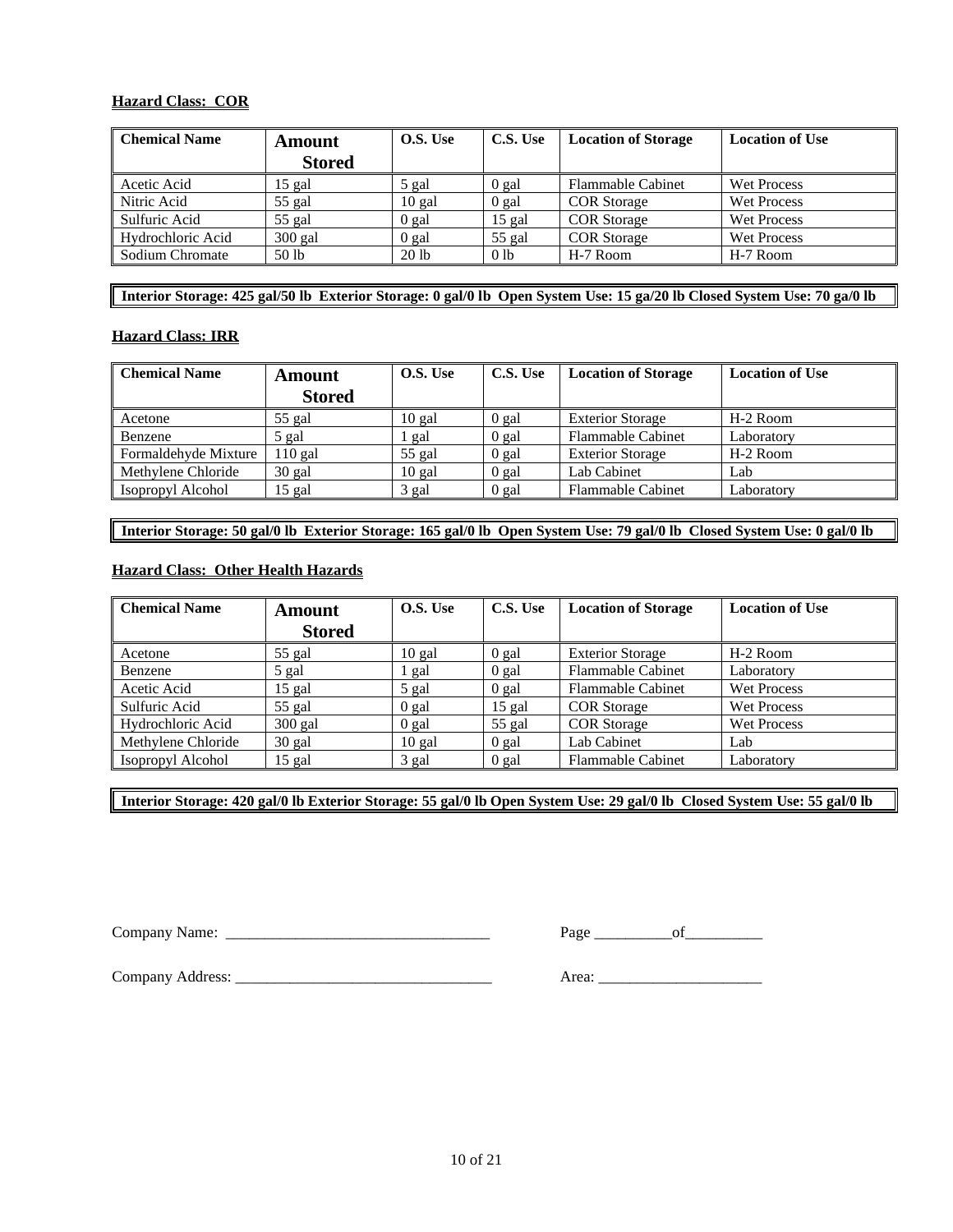# **CHEMICAL CLASSIFICATION SUMMARY TOTALS (SAMPLE #3)**

| $FL-IB:$                 |          | CL-II:                   |           |
|--------------------------|----------|--------------------------|-----------|
| Interior Storage:        | $20$ gal | Interior Storage:        |           |
| <b>Exterior Storage:</b> | 55 gal   | <b>Exterior Storage:</b> | $110$ gal |
| Open System Use:         | 14 gal   | Open System Use:         | 60 gal    |
| Closed System Use:       |          | Closed System Use:       |           |

| <b>Interior Storage:</b> | $200 \text{ cf}$ | Interior Storage:        |
|--------------------------|------------------|--------------------------|
| <b>Exterior Storage:</b> |                  | <b>Exterior Storage:</b> |
| Open System Use:         |                  | Open System Use:         |
| Closed System Use:       | $200 \text{ cf}$ | Closed System Us         |

### $\frac{WR-1}{MR}$

| Interior Storage:        | 55 gal, 50 lbs   | Interior Storage:        | $200 \text{ cf}$ |
|--------------------------|------------------|--------------------------|------------------|
| <b>Exterior Storage:</b> |                  | <b>Exterior Storage:</b> |                  |
| Open System Use:         | $0$ gal, $7$ lbs | Open System Use:         |                  |
| Closed System Use:       | $15$ gal, 0 lbs  | Closed System Use:       | $200 \text{ cf}$ |

| Interior Storage:        | 55 gal  | Interior Storage:        | 50 lbs |
|--------------------------|---------|--------------------------|--------|
| <b>Exterior Storage:</b> | 110 gal | <b>Exterior Storage:</b> |        |
| Open System Use:         | 55 gal  | Open System Use:         | 10 lbs |
| Closed System Use:       | 15 gal  | Closed System Use:       |        |

### COR: CAR:

| Interior Storage:        | 425 gal, 50 lbs | Interior Storage:        | 35 gal, 30 lb   |
|--------------------------|-----------------|--------------------------|-----------------|
| <b>Exterior Storage:</b> |                 | <b>Exterior Storage:</b> | $110$ gal, 0 lb |
| Open System Use:         | 15 gal, 20 lbs  | Open System Use:         | 66 gal, 10 lb   |
| Closed System Use:       | 70 gal, 0 lbs   | Closed System Use:       |                 |

### OHH IRR

| Interior Storage:        | $420$ gal, 0 lbs | Interior Storage:        | $50$ gal  |
|--------------------------|------------------|--------------------------|-----------|
| <b>Exterior Storage:</b> | 55 gal, $0$ lbs  | <b>Exterior Storage:</b> | $165$ gal |
| Open System Use:         | $29$ gal, 0 lbs  | Open System Use:         | 79 gal    |
| Closed System Use:       | 55 gal, $0$ lbs  | Closed System Use:       |           |

| Interior Storage:        |        |                  | Interior Storage:        | 30 lbs |
|--------------------------|--------|------------------|--------------------------|--------|
| <b>Exterior Storage:</b> | 10 gal |                  | <b>Exterior Storage:</b> |        |
| Open System Use:         | 55 gal | Open System Use: |                          |        |
| Closed System Use:       |        |                  | Closed System Use:       |        |

Company Address: \_\_\_\_\_\_\_\_\_\_\_\_\_\_\_\_\_\_\_\_\_\_\_\_\_\_\_\_\_\_\_\_\_ Area: \_\_\_\_\_\_\_\_\_\_\_\_\_\_\_\_\_\_\_\_\_

| Interior Storage:        |           |
|--------------------------|-----------|
| <b>Exterior Storage:</b> | $110$ gal |
| Open System Use:         | $60$ gal  |
| Closed System Use:       |           |

### FLGas: OXY-1:

| <b>Interior Storage:</b> | $200 \text{ cf}$ | Interior Storage:        | 55 gal, 50 lbs     |
|--------------------------|------------------|--------------------------|--------------------|
| <b>Exterior Storage:</b> |                  | <b>Exterior Storage:</b> |                    |
| Open System Use:         |                  | Open System Use:         |                    |
| Closed System Use:       | $200 \text{ cf}$ | Closed System Use:       | $10$ gal, $10$ lbs |

| <b>Interior Storage:</b> | $200 \text{ cf}$ |
|--------------------------|------------------|
| <b>Exterior Storage:</b> |                  |
| Open System Use:         |                  |
| Closed System Use:       | $200 \text{ cf}$ |

## TOX: TOX:

| <b>Interior Storage:</b> | 50 lbs |
|--------------------------|--------|
| <b>Exterior Storage:</b> |        |
| Open System Use:         | 10 lbs |
| Closed System Use:       |        |

| <b>Interior Storage:</b> | 425 gal, 50 lbs | Interior Storage:        | 35 gal, 30 lbs  |
|--------------------------|-----------------|--------------------------|-----------------|
| <b>Exterior Storage:</b> |                 | <b>Exterior Storage:</b> | $110$ gal, 0 lb |
| Open System Use:         | 15 gal, 20 lbs  | Open System Use:         | 66 gal, 10 lbs  |
| Closed System Use:       | 70 gal, 0 lbs   | Closed System Use:       |                 |

| Interior Storage:        | $50$ gal  |
|--------------------------|-----------|
| <b>Exterior Storage:</b> | $165$ gal |
| Open System Use:         | 79 gal    |
| Closed System Use:       |           |

## SENS: AERO-3

| <b>Interior Storage:</b> | $30$ lbs |  |
|--------------------------|----------|--|
| <b>Exterior Storage:</b> |          |  |
| Open System Use:         |          |  |
| Closed System Use:       |          |  |

Company Name: \_\_\_\_\_\_\_\_\_\_\_\_\_\_\_\_\_\_\_\_\_\_\_\_\_\_\_\_\_\_\_\_\_\_ Page \_\_\_\_\_\_\_\_\_\_of\_\_\_\_\_\_\_\_\_\_

## **ATTACHMENT #1**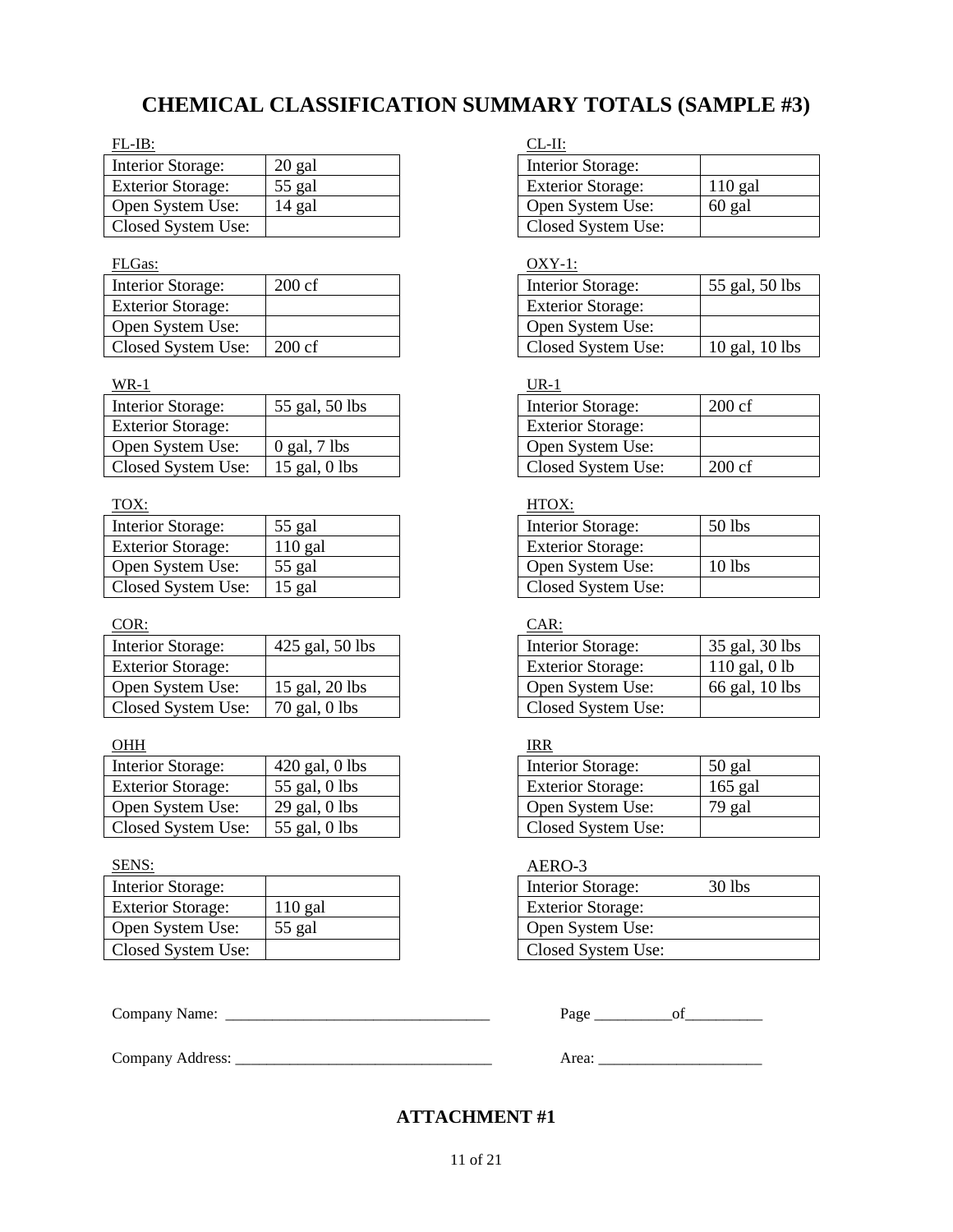## **CALIFORNIA FIRE CODE DEFINITIONS FOR HAZARDOUS MATERIALS BOTH PHYSICAL AND HEALTH HAZARDS**

## **2019 Edition**

## **EXPLOSIVES (EX)**

A chemical that causes a sudden, almost instantaneous release of pressure, gas and heat when subjected to sudden shock, pressure, or high temperatures; a material or chemical, other than blasting agent, that is commonly used or intended to be used for the purpose of producing an explosive effect.

## **COMPRESSED GASES**

A material or mixture of materials that is a gas at 68°F or less at 14.7 psia of pressure and has a boiling point of 68°F or less at 14.7 psia, which is either liquefied, non-liquefied, or in solution (Exception: those gases that have no other health or physical hazard properties are not considered to be compressed until the pressure in the packaging exceeds 41 psia at 68°F). The states of a compressed gas are categorized as follows:

- A. Non-liquefied compressed gases are gases other than those in solution that are, in a packaging under the charged pressure, entirely gaseous at a temperature of 68°F.
- B. Liquefied compressed gases are gases that, in a packaging under the charged pressure, are partially liquid at a temperature of 68°F.
- C. Compressed gases in solution are non-liquefied gases that are dissolved in a solvent.
- D. Compressed gas mixtures consist of a mixture of two or more compressed gases contained in a packaging, the hazard properties of which are represented by the properties of the mixture as a whole.

**Corrosive Compressed Gas (CorCG):** A compressed gas that also meets the criteria for a corrosive material.

**Highly Toxic Compressed Gas (HToxCG):** A compressed gas that also meets the criteria for a highly toxic material.

**Toxic Compressed Gas (ToxCG):** A compressed gas that also meets the criteria for a toxic material.

**Inert Compressed Gas (ICG):** A compressed gas that exhibits no chemical activity, will not react with any other chemical, and is harmless to persons, animals, and the environment.

**Oxidizing Compressed Gas (OxCG):** A compressed gas that initiates or promotes combustion in other materials, thereby causing fire either of itself or through the release of oxygen and/or other gases.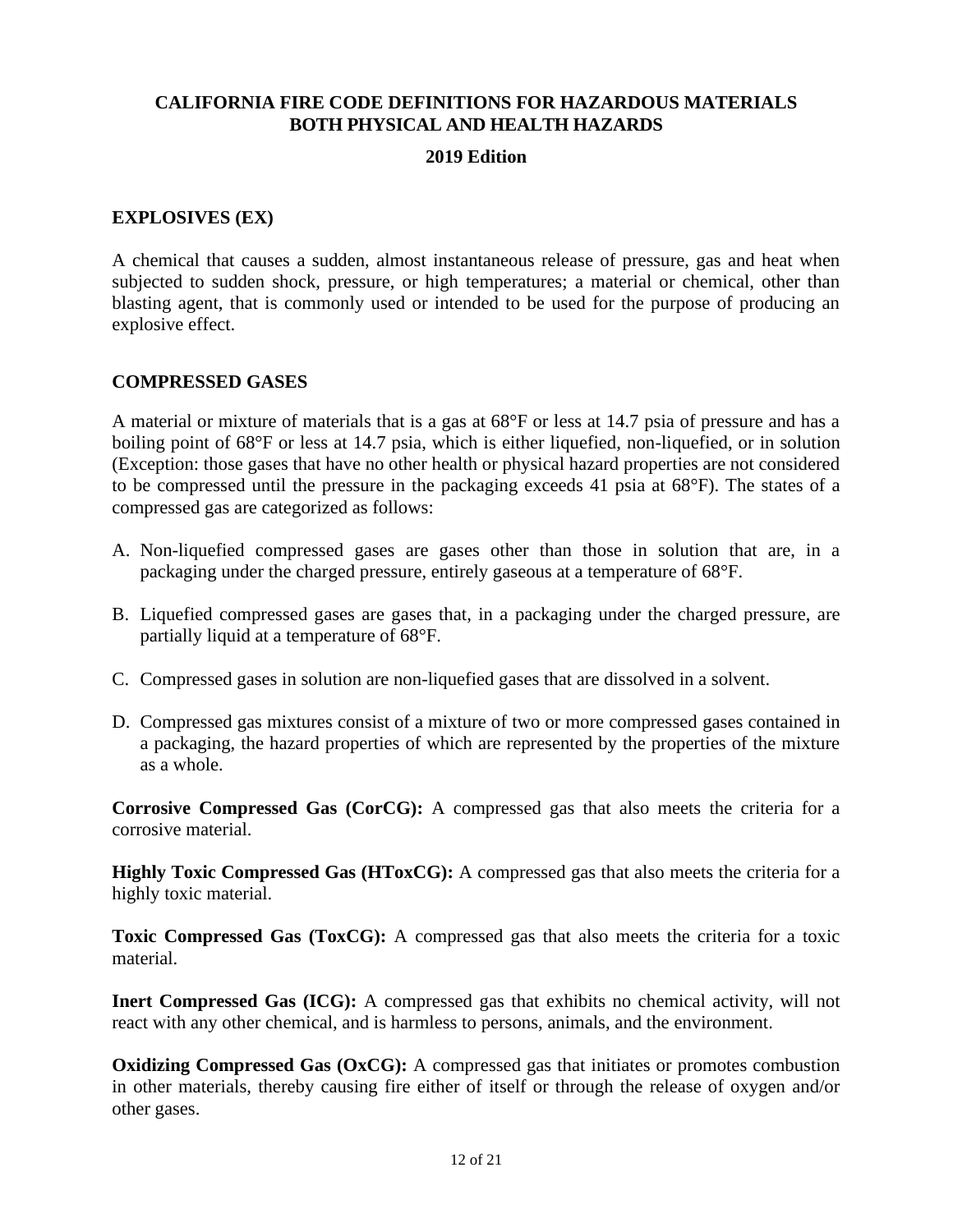**Flammable Compressed Gas (FLG):** A material that is a gas at 68°F or less at 14.7 psia of pressure (the material has a boiling point of 68°F or less at 14.7 psia) that:

A. is ignitable at 14.7 psia (101.3 kPa) when in a mixture of 13 percent or less by volume with air;

### *or*

B. has a flammable range at 14.7 psia (101.3 kPa) with air of at least 12 percent, regardless of the lower limit. The limits specified shall be determined at 14.7 psia (101.3 kPa) of pressure and a temperature of 68°F (20°C) in accordance with nationally recognized standards.

**Liquefied Petroleum Gas (LPG):** A material that is composed predominantly of the following hydrocarbons or mixtures of them: propane, propylene, butane (normal butane or isobutane), and butylenes.

## **FLAMMABLE & COMBUSTIBLE LIQUIDS**

**Flammable Liquid:** A liquid having a closed cup flash point below 100°F. Class I liquids shall include those having flash points below 100°F and are subdivided as shown below.

**Combustible Liquid:** A liquid having a flash point at or above 100°F. Combustible liquids are subdivided as shown below.

## **Classification of flammable and combustible liquids according to hazard:**

*Class I-A (FL-IA)* liquids include those having flash points below 73°F and having a boiling point below 100°F.

*Class I-B (FL-IB)* liquids include those having flash points below 73°F and having a boiling point at or above 100°F.

*Class I-C (FL-IC)* liquids include those having flash points at or above 73°F and below 100°F.

*Class II (CL-II)* liquids are those having closed cup flash points at or above 100°F and below  $140^\circ F$ .

*Class III-A (CL-IIIA)* liquids are those having closed cup flash points at or above 140°F and below 200°F.

*Class III-B (CL-IIIB)* liquids are those liquids having closed cup flash points at or above 200°F.

## **FLAMMABLE SOLIDS (FLS)**

A solid substance, other than one which is defined as a blasting agent or explosive, that is liable to cause fire through friction or as a result of retained heat from manufacture, which has an ignition temperature below 212°F, or which burns so vigorously or persistently when ignited that it creates a serious hazard. Flammable solids include solid materials that when dispersed in air as a cloud may be ignited and cause an explosion.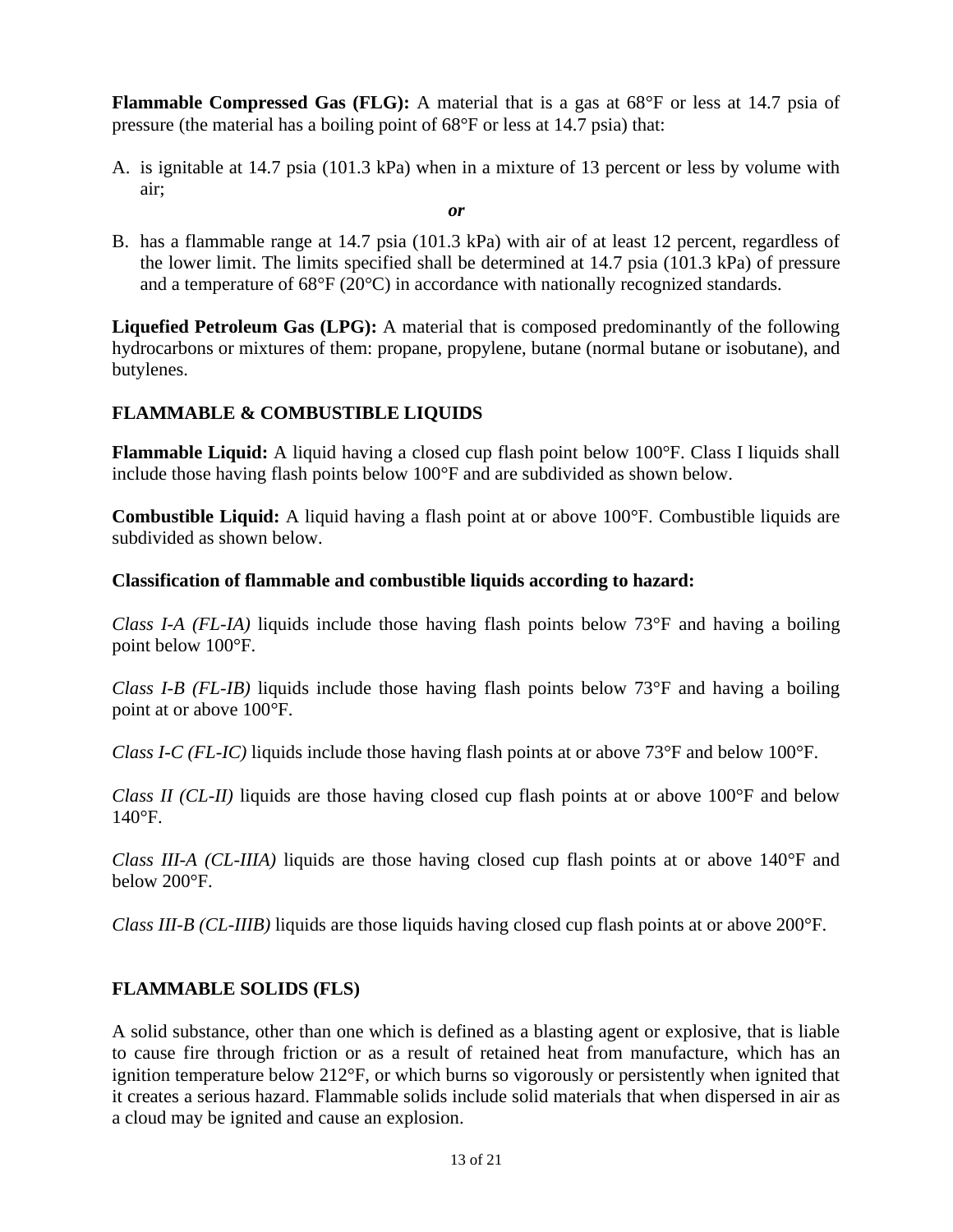## **ORGANIC PEROXIDES**

An organic compound that contains the bivalent -0-0- structure and which may be considered to be a structural derivative of hydrogen peroxide where one or both of the hydrogen atoms have been replaced by an organic radical. Organic peroxides can present an explosive hazard (detonation or deflagration) or they can be shock sensitive. They may also decompose into various unstable compounds over an extended period of time.

## **Classification of organic peroxides according to hazards:**

*Class I (OP-1):* Class I peroxides are capable of deflagration, but not detonation. These peroxides present a high explosion hazard through rapid decomposition.

*Class II (OP-2):* Class II peroxides burn very rapidly and present a severe reactivity hazard.

*Class III (OP-3):* Class III peroxides burn rapidly and present a moderate reactivity hazard.

*Class IV (OP-4):* Class IV peroxides burn in the same manner as ordinary combustibles and present a minimum reactivity hazard.

*Class V (OP-5):* Class V peroxides do not burn or present a decomposition hazard.

## **OXIDIZERS**

A material other than a blasting agent or explosive that readily yields oxygen or other oxidizing gas or that readily reacts to promote or initiate combustion of combustible materials.

## **Classification of liquid and solid oxidizers according to hazard:**

*Class 4 (OXY-4):* An oxidizer that can undergo an explosive reaction due to contamination or exposure to thermal or physical shock. In addition, the oxidizer will enhance the burning rate and may cause spontaneous ignition of combustibles.

*Class 3 (OXY-3):* An oxidizer that can cause a severe increase in the burning rate of combustible material that it comes in contact with or that will undergo vigorous self-sustained decomposition due to contamination or exposure to heat.

*Class 2 (OXY-2):* An oxidizer that will cause a moderate increase in the burning rate or that may cause spontaneous ignition of combustible materials it comes in contact with.

*Class 1 (OXY-1):* An oxidizer whose primary hazard is that it slightly increases the burning rate but does not cause spontaneous ignition when it comes in contact with combustible materials.

## **PYROPHORIC MATERIALS (PYRO):**

A chemical that will spontaneously ignite in air at or below a temperature of 130°F.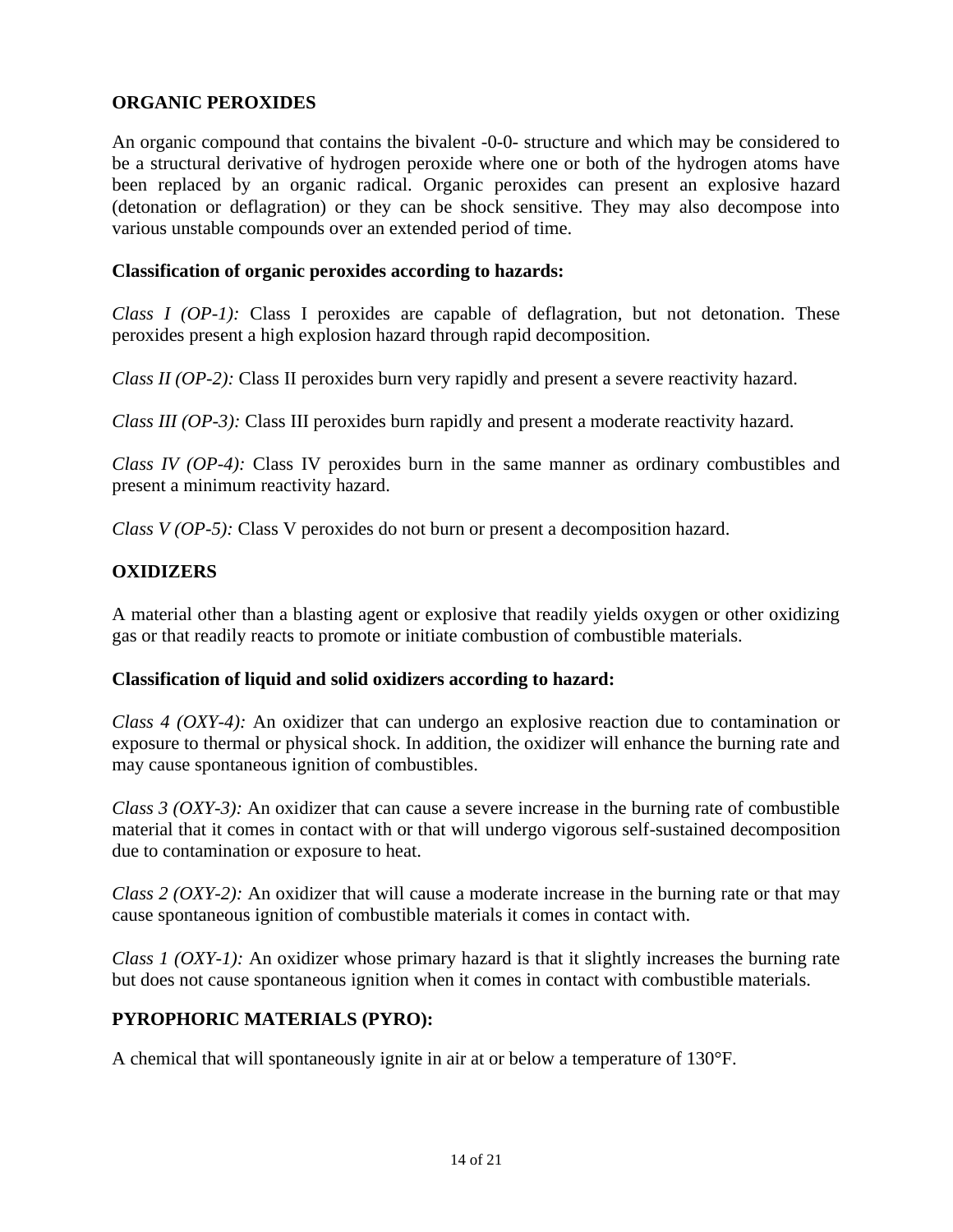## **UNSTABLE (REACTIVE) CLASSES**

A material, other than an explosive, that in the pure state or as commercially produced will vigorously polymerize, decompose, condense, or become self-reactive and undergo other violent chemical changes, including explosion, when exposed to heat, friction, or shock, in the absence of an inhibitor, in the presence of contaminants, or in contact with incompatible materials.

## **Classification of unstable reactive chemicals according to hazard:**

*Class 4 (UR-4):* Materials that, in themselves, are readily capable of detonation, explosive decomposition, or explosive reaction at normal temperatures and pressures. This class should include materials that are sensitive to mechanical or localized thermal shock at normal temperatures and pressures.

*Class 3 (UR-3):* Materials that, in themselves, are capable of detonation, explosive decomposition, or explosive reaction but which require a strong initiating source or which must be heated under confinement before initiation. This degree should include materials that are sensitive to thermal or mechanical shock at elevated temperatures and pressures.

*Class 2 (UR-2):* Materials that, in themselves, are normally unstable and readily undergo violent chemical change but do not detonate. This degree should include materials which can undergo chemical change with rapid release of energy at normal temperatures and pressures and which can undergo violent chemical change at elevated temperatures and pressures.

*Class 1 (UR-1):* Materials that, in themselves, are normally stable but which can become unstable at elevated temperatures and pressures.

## **WATER-REACTIVE CLASSES**

A material that explodes; violently reacts; produces flammable, toxic or other hazardous gases; or generates enough heat to cause self-ignition of nearby combustibles upon exposure to water or moisture.

## **Classification of water-reactive chemicals according to hazard:**

*Class 3 (WR-3):* Materials that react explosively with water without requiring heat or confinement.

*Class 2 (WR-2):* Materials that may form potentially explosive mixtures with water.

*Class 1 (WR-1):* Materials that may react with water with some release of energy but not violently.

# **CRYOGENIC FLUIDS (CRY)**

Fluids with a normal boiling point below -150°F.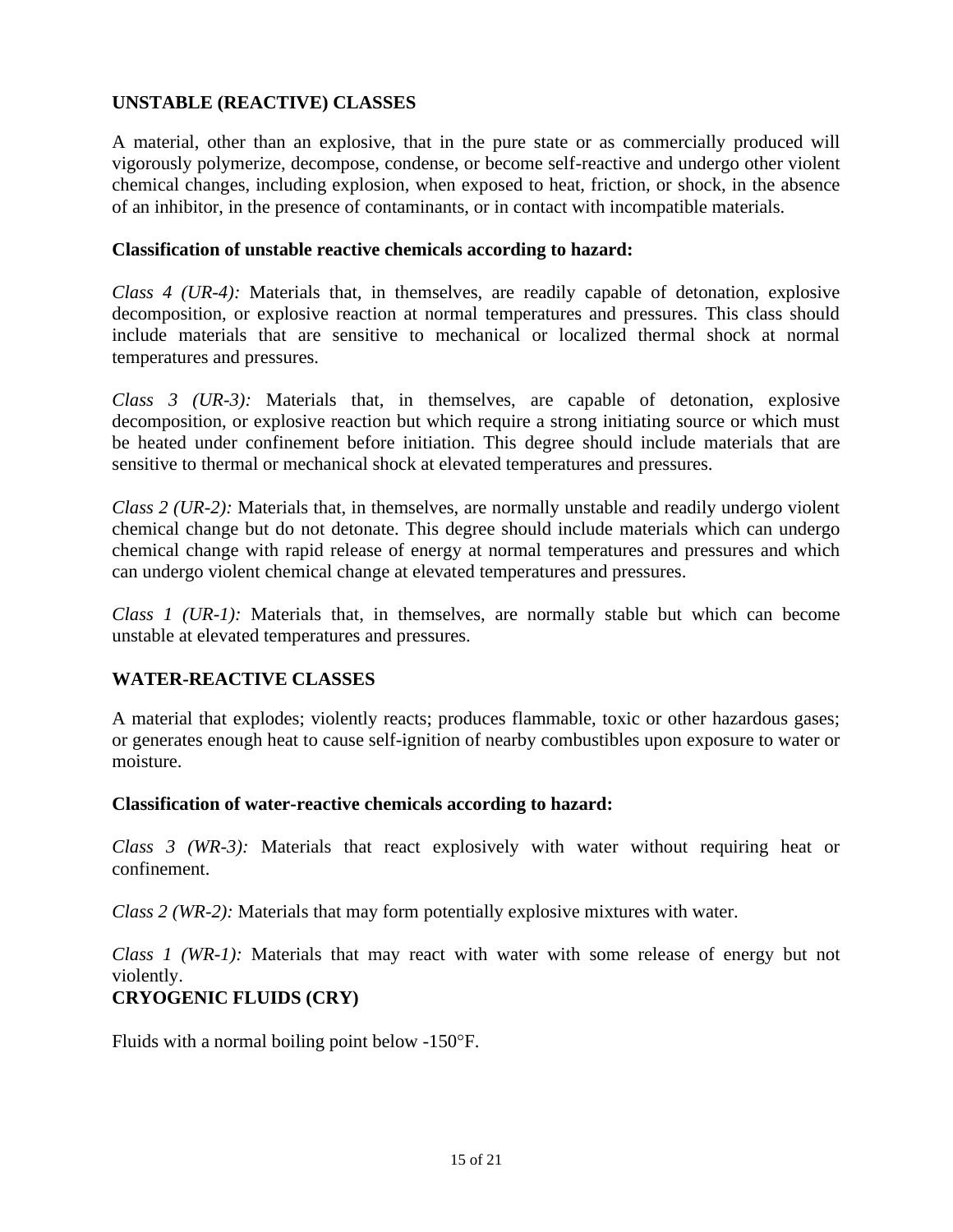## **HIGHLY TOXIC MATERIALS (HTOX)**

A material which produces a lethal dose or lethal concentration that falls within any of the following categories:

- A. A chemical that has a median lethal dose  $(LD_{50})$  of 50 mg/kg or less of body weight when administered orally to albino rats weighing between 200 and 300 grams.
- B. A chemical that has a median lethal dose  $(LD_{50})$  of 200 mg/kg or less of body weight when administered by continuous contact for 24 hours, or less if death occurs within 24 hours, with the bare skin of albino rabbits weighing between 200 and 300 grams.
- C. A chemical that has a median lethal concentration  $(LC_{50})$  in air of 200 ppm by volume or less of gas or vapor, or 2 mg/L of mist, fume, or dust, when administered by continuous inhalation for one hour to albino rats weighing between 200 and 300 grams.

Mixtures of these materials with ordinary materials, such as water, may not warrant classification as highly toxic. While this system is basically simple in application, experienced, technically competent persons shall perform any hazard evaluation that is required for the precise categorization of this type of material.

## **TOXIC MATERIAL (TOX)**

A material which produces a lethal dose or a lethal concentration within any of the following categories:

- A. A chemical or substance that has a median lethal dose ( $LD_{50}$ ) of more than 50 mg/kg but not more than 500 mg/kg of body weight when administered orally to albino rats weighing between 200 and 300 grams.
- B. A chemical or substance that has a median lethal dose  $(LD_{50})$  of more than 200 mg/kg but not more than 1,000 mg/kg of body weight when administered by continuous contact for 24 hours, or less if death occurs within 24 hours, with bare skin of albino rabbits weighing between 200 and 300 grams.
- C. A chemical or substance that has a median lethal concentration  $(LC_{50})$  in air more than 200 ppm but not more than 2,000 ppm by volume of gas or vapor, or more than 2 mg/L but not more than 20 mg/L of mist, fume, or dust, when administered by continuous inhalation for one hour, or less if death occurs within one hour, to albino rats weighing between 200 and 300 grams.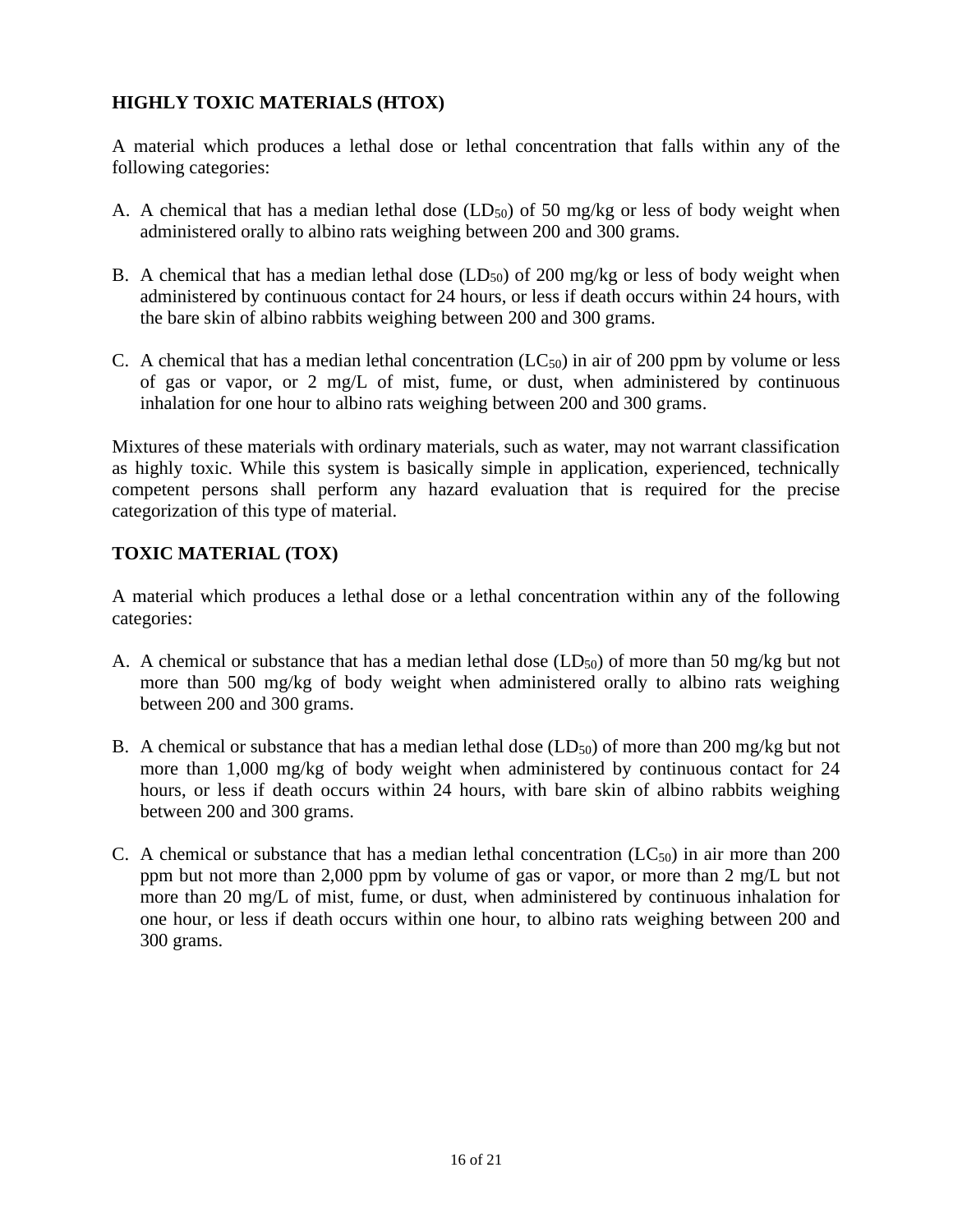## **CORROSIVE (COR)**

A chemical that causes visible destruction of or irreversible alterations in living tissue by chemical action at the site of contact. A chemical is considered to be corrosive if, when tested on the intact skin of albino rabbits (by the method described in Appendix A of the Code of Federal Regulations (CFR) 49 Part 173.137), it destroys or changes irreversibly the structure of the tissue at the site of contact following an exposure period of four hours. This term does not refer to action on inanimate surfaces.

## **AEROSOLS (AERO-1, AERO-2, AERO-3)**

A product that is dispensed from an aerosol container by a propellant. Aerosols are classified based upon the heat of combustion  $(H_C)$  of their constituents. To calculate the heat of combustion of an aerosol, multiply the weight percentage of each constituent by its heat of combustion and add together as shown in the following equation:

 $H_C$ (total) = Wt.%<sub>1</sub> X  $H_C(1)$  + Wt.%<sub>2</sub> X  $H_C(2)$  + ... + Wt.%<sub>i</sub> X  $H_C(i)$ 

Many common heats of combustion can be found in UFC Standard 88-1 or in many chemical engineering references such as *Perry's Chemical Engineers' Handbook*. For materials where the heat of combustion is not readily available and for materials where the unknown material is a minor component, use 43.7 kJ/g, which is a typical heat of combustion for hydrocarbons. For example, in an aerosol with 59% water, 40% butane, and 1% fragrance the equation would be:

$$
H_C(total) = .59 X 0kJ/g + .40 X 43.3kJ/g + .01 X 43.7 kJ/g = 17.76 kJ/g
$$

Where 0 is the heat of combustion for water, 43.3 is the heat of combustion for butane, and 43.7 is used as the heat of combustion for the fragrance since it is a minor component.

Once the heat of combustion for the aerosol has been calculated, use the following chart to classify the chemical. In the example above, the heat of combustion is 17.76 kJ/g, which means the aerosol is level one (AERO-1).

| <b>Chemical Heat of Combustion</b>   | <b>Aerosol Classification</b> |
|--------------------------------------|-------------------------------|
| $0-8,600$ Btu/lb $(20 \text{ kJ/g})$ |                               |
| $8,601-13,000$ Btu/lb (30 kJ/g)      |                               |
| $>13,000$ Btu/lb (30 kJ/g)           |                               |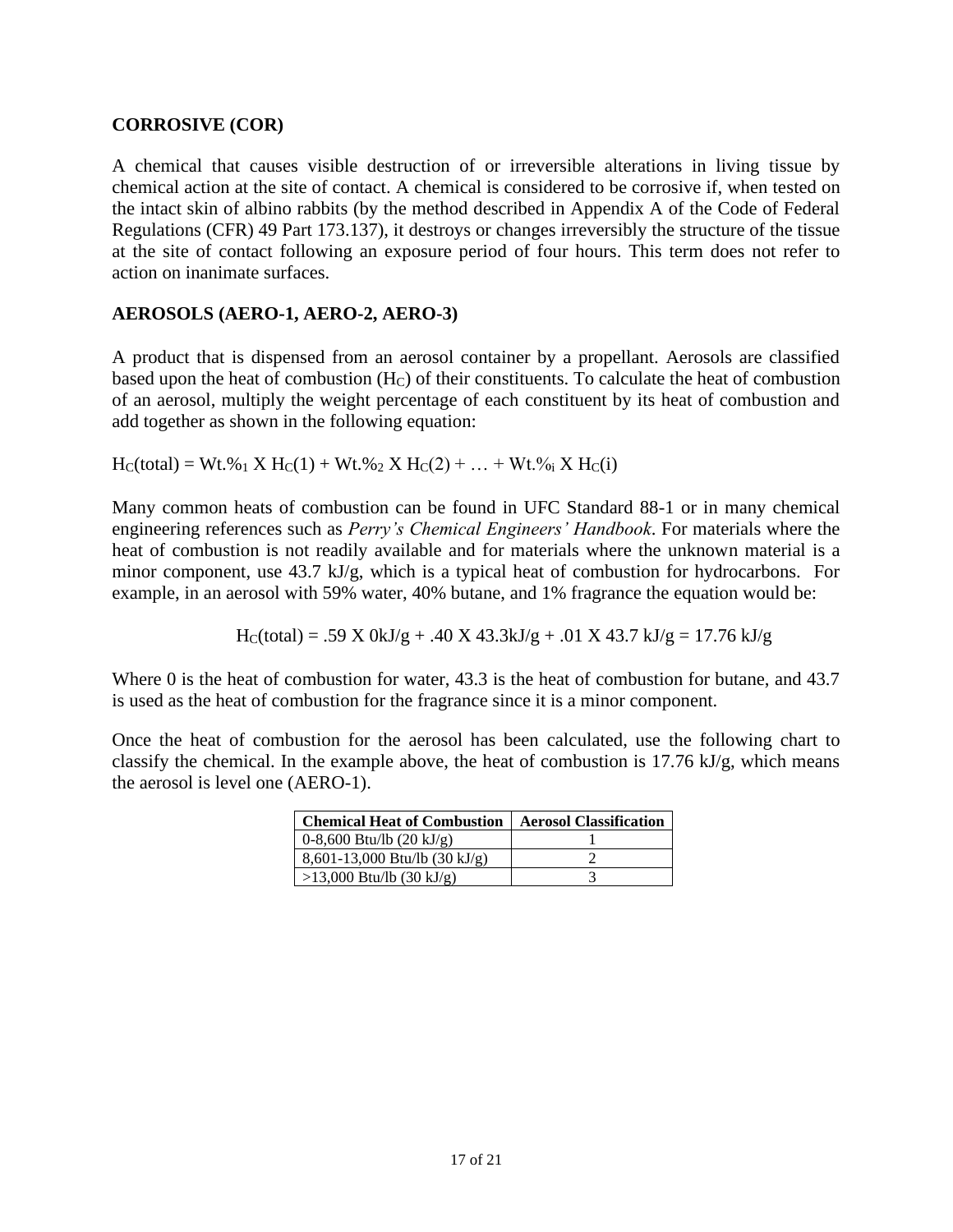PLEASE NOTE:*While the following classifications were previously defined in the model code, all but Irritant has been removed from the 2019 California Fire Code. In order to assure that a complete inventory has been submitted to the OFM for approval and for the inspector of record to verify, please include chemicals that may fall into these categories on the inventory and if this is there only classification, place an NR in the hazard classification column.* 

## **RADIOACTIVE MATERIAL (RAD)**

A material or combination of materials that spontaneously emits ionizing radiation.

## **CARCINOGEN (CAR)**

A substance that causes the development of cancerous growths in living tissue. A chemical is considered to be a carcinogen if:

- A. it has been evaluated by the International Agency for Research on Cancer (IARC) and found to be a carcinogen or potential carcinogen; or
- B. it is listed as a carcinogen or potential carcinogen in the latest edition of the Annual Report on Carcinogens published by the National Toxicology Program; or
- C. it is regulated by OSHA as a carcinogen.

## **IRRITANT (IRR)**

A chemical that is not corrosive but which causes a reversible inflammatory effect on living tissue by chemical action at the site of contact. A chemical is a skin irritant if, when tested on the skin of albino rabbits by the methods of CFR 16 1500.41 for four hours' exposure or by other appropriate techniques, it results in an empirical score of 5 or more. A chemical is an eye irritant if so determined under the procedure listed in CFR 16 1500.42 or other approved techniques.

## **SENSITIZER (SENS)**

A chemical that causes a substantial proportion of exposed people or animals to develop an allergic reaction in normal tissue after repeated exposure to the chemical.

## **OTHER HEALTH HAZARD MATERIAL (OHH)**

A material which affects target organs of the body, including, but not limited to, those materials which produce liver or kidney damage, damage to the nervous system, act on the blood to decrease hemoglobin function, deprive the body tissue of oxygen, or affect reproductive capabilities, including mutations (chromosomal damage) or teratogens (effects on fetuses). They are also known as "Target Organ Toxins."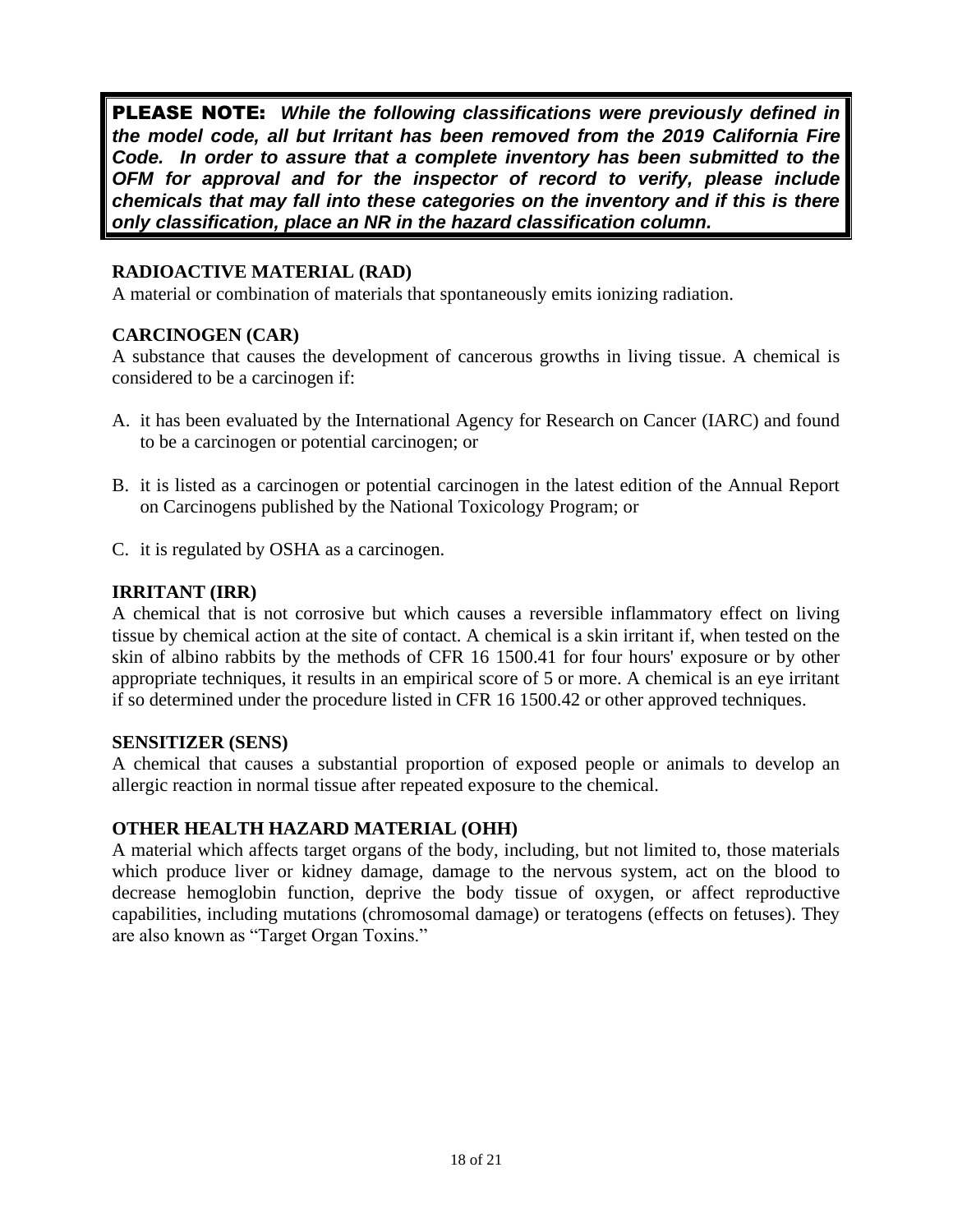# **CITY OF COLTON CHEMICAL CLASSIFICATION SUMMARY SHEET**

### **Hazard Class:**

| <b>Chemical Name</b> | <b>Amount</b><br><b>Stored</b> | O.S. Use | C.S. Use | <b>Location of Storage</b> | <b>Location of Use</b> |
|----------------------|--------------------------------|----------|----------|----------------------------|------------------------|
|                      |                                |          |          |                            |                        |
|                      |                                |          |          |                            |                        |
|                      |                                |          |          |                            |                        |

| Interi<br>Storage:<br>$\cdots$<br>rıor | $\mathbf{r}$ and a set of $\mathbf{r}$<br>storage:<br>эш<br>чог | ہ صوا<br>Jpen<br>: vzci1<br>tom<br>しつし<br>ຼ | :Iosed<br>Suctan<br>ിമെ•<br>USC |
|----------------------------------------|-----------------------------------------------------------------|---------------------------------------------|---------------------------------|
| .                                      |                                                                 |                                             |                                 |

*Identify the total quantity of the specific hazard in gallons, pounds, cubic feet*

#### **Hazard Class:**

| <b>Chemical Name</b> | <b>Amount</b><br><b>Stored</b> | O.S. Use | C.S. Use | Location of Storage | <b>Location of Use</b> |
|----------------------|--------------------------------|----------|----------|---------------------|------------------------|
|                      |                                |          |          |                     |                        |
|                      |                                |          |          |                     |                        |
|                      |                                |          |          |                     |                        |

| l Interior Storage: | Storage <sup>.</sup><br>Exterior                                                                                         | System Use:<br>Jpen | ``losed<br>System<br>Use: |
|---------------------|--------------------------------------------------------------------------------------------------------------------------|---------------------|---------------------------|
|                     | Identify the total quantity of the greating hazard in callong rounds, or outie feet or combination thereof as applicable |                     |                           |

*Identify the total quantity of the specific hazard in gallons, pounds, or cubic feet or combination thereof as applicable.* 

#### **Hazard Class:**

| <b>Chemical Name</b> | <b>Amount</b><br><b>Stored</b> | O.S. Use | C.S. Use | <b>Location of Storage</b> | <b>Location of Use</b> |
|----------------------|--------------------------------|----------|----------|----------------------------|------------------------|
|                      |                                |          |          |                            |                        |
|                      |                                |          |          |                            |                        |
|                      |                                |          |          |                            |                        |

| ш<br>║<br>--<br>torage:<br>-mter<br>$\sim$<br>тюг<br>ייי<br>ш. | raoe<br>10 | ہ صور ا<br><b>+^**</b><br>$\sim$<br>$\sim$ | امعوما<br>းေ<br>tem<br>$\cdots$ |
|----------------------------------------------------------------|------------|--------------------------------------------|---------------------------------|
|                                                                |            |                                            |                                 |

*Identify the total quantity of the specific hazard in gallons, pounds, or cubic feet or combination thereof as applicable.* 

#### **Hazard Class:**

| <b>Chemical Name</b> | <b>Amount</b><br><b>Stored</b> | O.S. Use | C.S. Use | <b>Location of Storage</b> | <b>Location of Use</b> |
|----------------------|--------------------------------|----------|----------|----------------------------|------------------------|
|                      |                                |          |          |                            |                        |
|                      |                                |          |          |                            |                        |
|                      |                                |          |          |                            |                        |

**Interior Storage: \_\_ Exterior Storage: Open System Use: \_\_\_\_\_Closed System Use:\_\_\_\_\_\_\_\_** *Identify the total quantity of the specific hazard in gallons, pounds, or cubic feet or combination thereof as applicable.* 

### *PROVIDE ADDITIONAL SHEETS AS REQUIRED*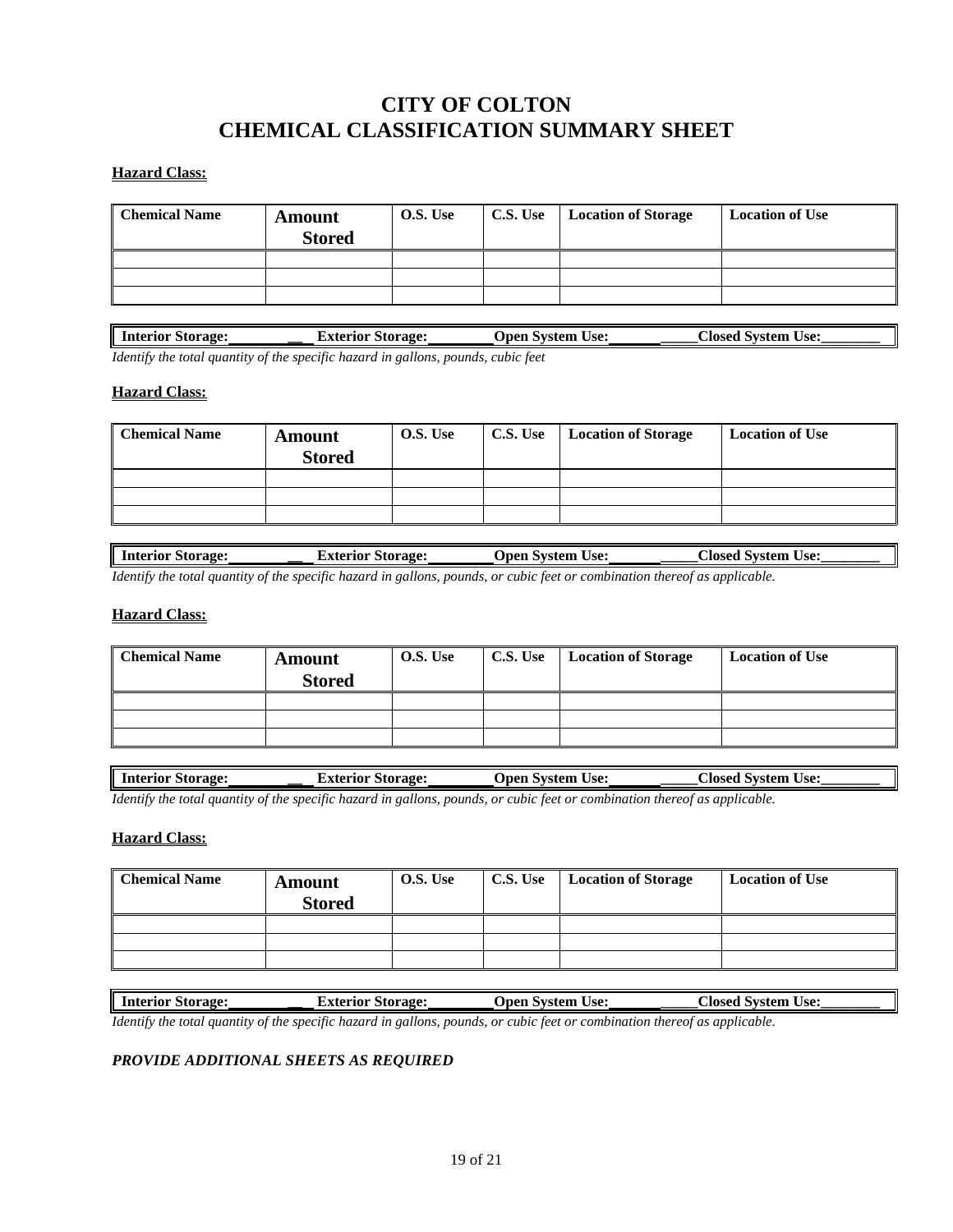# **CITY OF COLTON**

# **CHEMICAL CLASSIFICATION SUMMARY TOTALS**

#### Hazard: \_\_\_\_\_\_\_ Hazard: \_\_\_\_\_\_\_\_\_\_\_

| Interior Storage:         |  | Interior Storage:        |
|---------------------------|--|--------------------------|
| <b>Exterior Storage:</b>  |  | <b>Exterior Storage:</b> |
| Open System Use:          |  | Open System Use:         |
| <b>Closed System Use:</b> |  | Closed System Us         |

Hazard: \_\_\_\_\_\_\_\_\_\_\_ Hazard: \_\_\_\_\_\_\_\_\_\_\_

| Interior Storage:        |  | Interior Storage:        |
|--------------------------|--|--------------------------|
| <b>Exterior Storage:</b> |  | <b>Exterior Storage:</b> |
| Open System Use:         |  | Open System Use:         |
| Closed System Use:       |  | Closed System Use:       |

Hazard: \_\_\_\_\_\_\_\_\_\_\_ Hazard: \_\_\_\_\_\_\_\_\_\_\_

| Interior Storage:         |  | Interior Storage:        |
|---------------------------|--|--------------------------|
| <b>Exterior Storage:</b>  |  | <b>Exterior Storage:</b> |
| Open System Use:          |  | Open System Use:         |
| <b>Closed System Use:</b> |  | Closed System Use:       |

| Hazard:                  | Hazard:                  |  |
|--------------------------|--------------------------|--|
| Interior Storage:        | Interior Storage:        |  |
| <b>Exterior Storage:</b> | <b>Exterior Storage:</b> |  |
| Open System Use:         | Open System Use:         |  |
| Closed System Use:       | Closed System Use:       |  |

Hazard: \_\_\_\_\_\_\_\_\_\_\_ Hazard: \_\_\_\_\_\_\_\_\_\_\_

| Interior Storage:        | Interior Storage:        |
|--------------------------|--------------------------|
| <b>Exterior Storage:</b> | <b>Exterior Storage:</b> |
| Open System Use:         | Open System Use:         |
| Closed System Use:       | Closed System Use:       |

| Interior Storage:        | Interior Storage:        |
|--------------------------|--------------------------|
| <b>Exterior Storage:</b> | <b>Exterior Storage:</b> |
| Open System Use:         | Open System Use:         |
| Closed System Use:       | Closed System Use:       |

## Hazard: \_\_\_\_\_\_\_\_\_\_\_ Hazard: \_\_\_\_\_\_\_\_\_\_\_

| Interior Storage:        | Interior Storage:        |
|--------------------------|--------------------------|
| <b>Exterior Storage:</b> | <b>Exterior Storage:</b> |
| Open System Use:         | Open System Use:         |
| Closed System Use:       | Closed System Use:       |

*PROVIDE ADDITIONAL SHEETS AS REQUIRED*

| <b>Interior Storage:</b> |  |
|--------------------------|--|
| <b>Exterior Storage:</b> |  |
| Open System Use:         |  |
| Closed System Use:       |  |

| Interior Storage:        |  |
|--------------------------|--|
| <b>Exterior Storage:</b> |  |
| Open System Use:         |  |
| Closed System Use:       |  |

| Interior Storage:        |  |
|--------------------------|--|
| <b>Exterior Storage:</b> |  |
| Open System Use:         |  |
| Closed System Use:       |  |

| <b>Interior Storage:</b> |  |
|--------------------------|--|
| <b>Exterior Storage:</b> |  |
| Open System Use:         |  |
| Closed System Use:       |  |

| Interior Storage:        |  |
|--------------------------|--|
| <b>Exterior Storage:</b> |  |
| Open System Use:         |  |
| Closed System Use:       |  |

Hazard: \_\_\_\_\_\_\_\_\_\_\_ Hazard: \_\_\_\_\_\_\_\_\_\_\_

| <b>Interior Storage:</b> |  |
|--------------------------|--|
| <b>Exterior Storage:</b> |  |
| Open System Use:         |  |
| Closed System Use:       |  |

| Interior Storage:        |
|--------------------------|
| <b>Exterior Storage:</b> |
| Open System Use:         |
| Closed System Use:       |

Company Name: \_\_\_\_\_\_\_\_\_\_\_\_\_\_\_\_\_\_\_\_\_\_\_\_\_\_\_\_\_\_\_\_\_\_ Page \_\_\_\_\_\_\_\_\_\_of\_\_\_\_\_\_\_\_\_\_